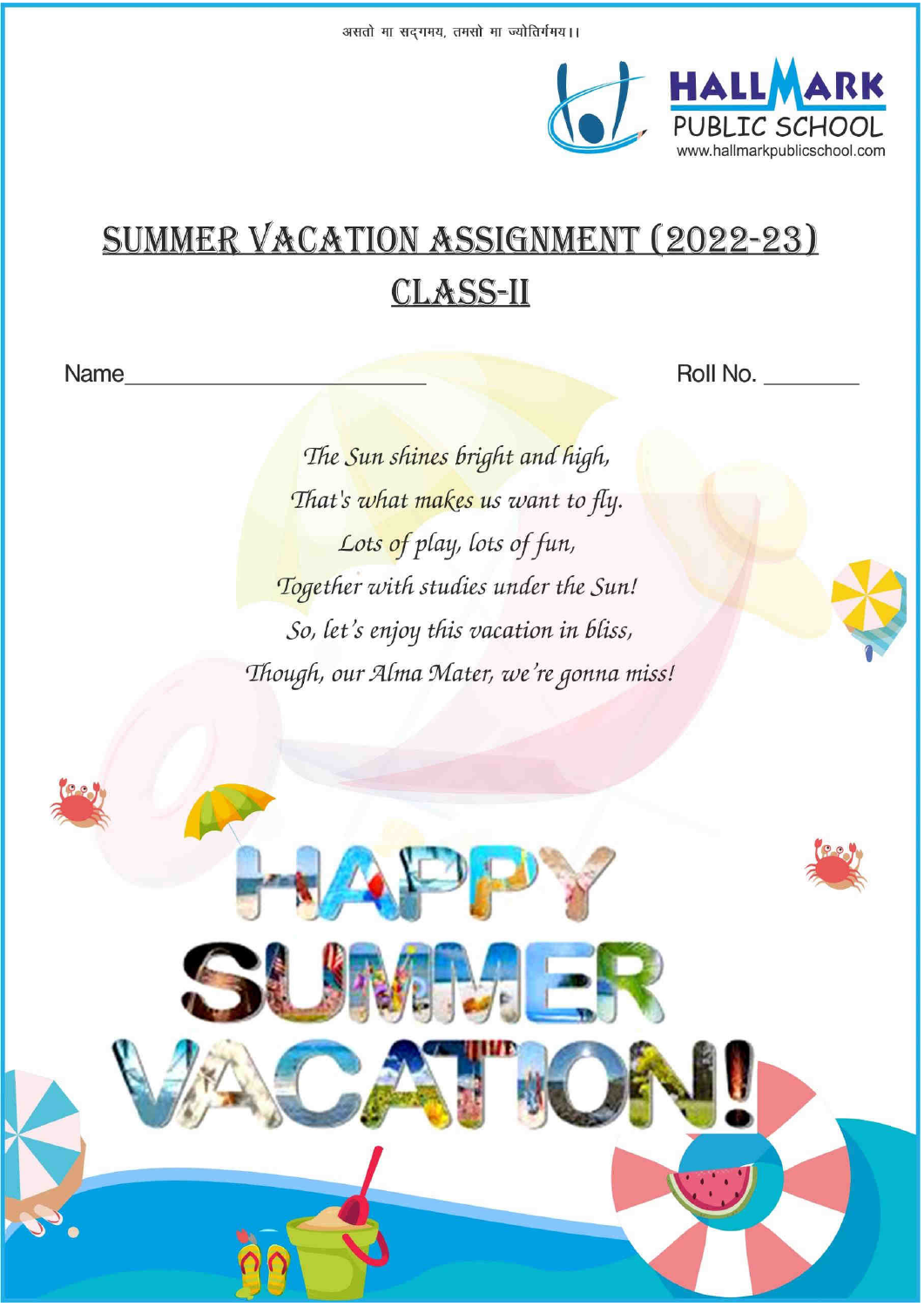

## *PREFACE*

## *Dearest Hallmarkites*

*Summer Vacation is a welcome break- a breather from fixed schedule. It's the time to play, rest, relax and recharge. But as you know 'All play and no work makes Jack a mere toy', your teachers have created 'Question Banks for Periodic Test-1' to facilitate you prepare for your forthcoming exams.* 

- *• The Question Banks (QBs) are in accordance with the Blue Prints of the Periodic Tests-1 of your respective subjects. You get to know the Complete Layout, the Typology of the questions, and the Terminology used in the Question Paper.*
- *• They will help you avoid mugging up your syllabus and forgetting at the time of writing the exam. In a way, it will be a great learning exercise for your exams.*
- *• The more you are accustomed to sitting for a period of time, answering test questions, and pacing yourself, the more comfortable you will feel when you actually sit down to write the exam." These QBs are a good way to practise Writing and work on your Time Management.*
- *• You are more likely to retain something if you learn it spaced over time. These QBs will stimulate your revision and studying and encourage earlier learning and so space out learning, which is likely to improve retention.*
- *• Make sure you revise the Syllabus of Periodic Tests-1 before attempting the QBs. You should find a quiet spot where you won't be disturbed. You can even ask a parent, sibling or friend to act as an invigilator.*

CLASS – II (PAGE 2 OF 38)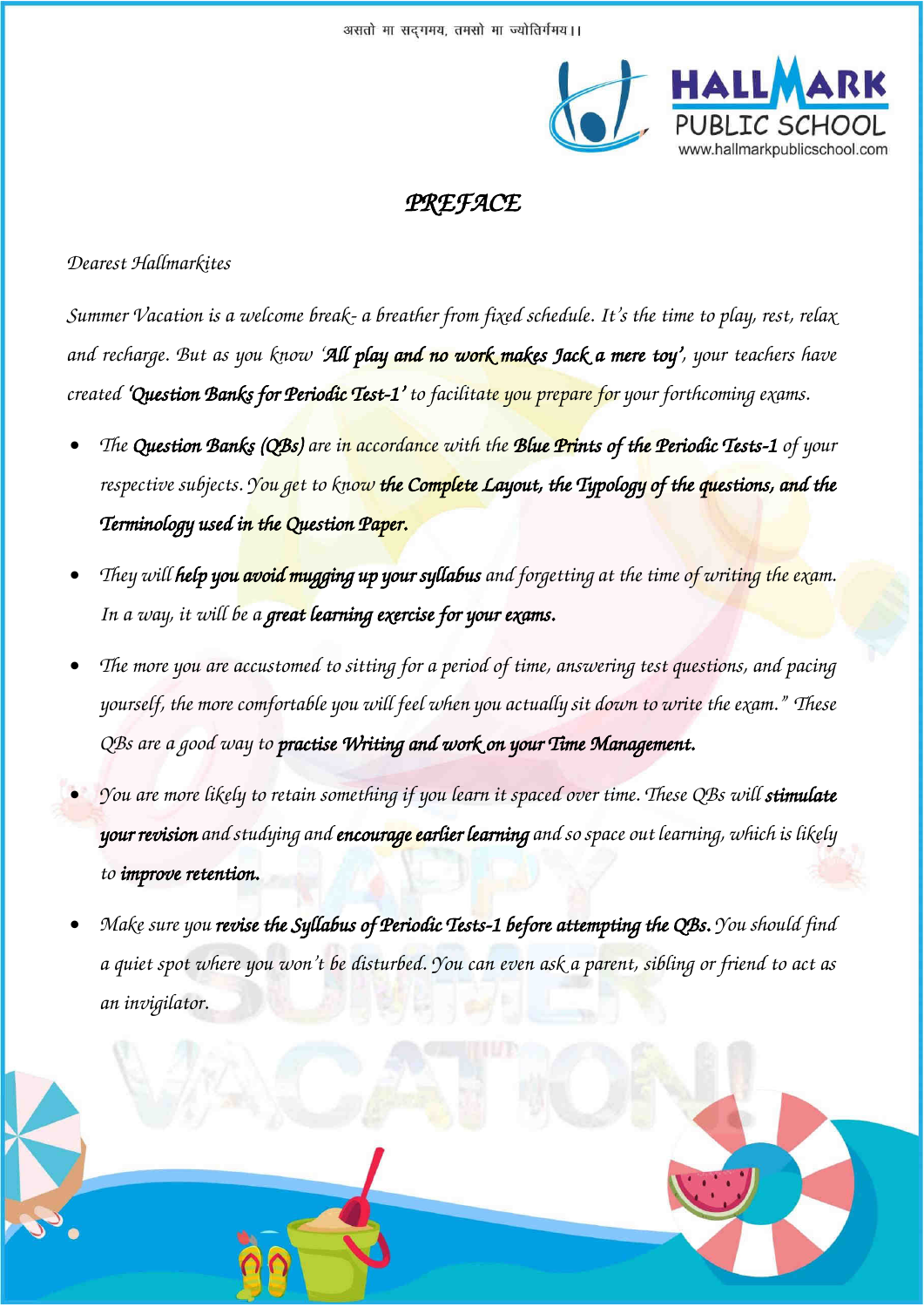

**RENTING!** 

*"The best inheritance parents can give their children is a few minutes of their time each day."*

## *A Few Guidelines For Parents To Make the Long Summer Break Fruitful:*

- *"Knowledge is Power". Therefore encourage your child to cultivate the reading habit because it not only enhances the knowledge acquired but also develops the vocabulary, language skills and improves spellings.*
- *"A healthy mind lives in a healthy body". Encourage your child to go out and play because sports instil discipline, generate sporting spirits, and channelize energies constructively.*
- *Communication skills play a pivotal role in grooming the overall personality of the children. Converse with your child preferably in English to help him / her get comfortable with the language. Encourage your child to read children's magazines like Magic Pot, Sanctuary cubs, Highlights Champs, Kids Explore, Chandamama, Dimdima, etc.*
- *Spend quality time with your child engaging him / her in activities based on enhancing his / her powers of observation and imagination.*
- *Encourage your child to play board games e.g. Chess, Ludo, Carrom, etc.*
- *Encourage your child to do the activities himself / herself and allocate a specific time to do homework everyday.*
- *Make sure your child has a quiet, well-lit place to do Summer Break Assignment.*
- *Avoid having your child do work with the television on or in places with other distractions, such as people coming and going.*
- *When your child asks for help, provide guidance, not answers. If the homework is meant to be done by your child alone, stay away.*
- *Be positive about homework. Tell your child how important school and its work is. The attitude you express about homework will be the attitude your child acquires.*
- *Reward progress in homework. If your child has been successful in homework completion and is working hard, celebrate that success with a special event (e.g., pizza, a walk, a trip to the park) to reinforce the positive effort.*

CLASS – II (PAGE 3 OF 38)

*Wishing you all happy times together!!!* 

*Happy Holidays! Hallmark Team*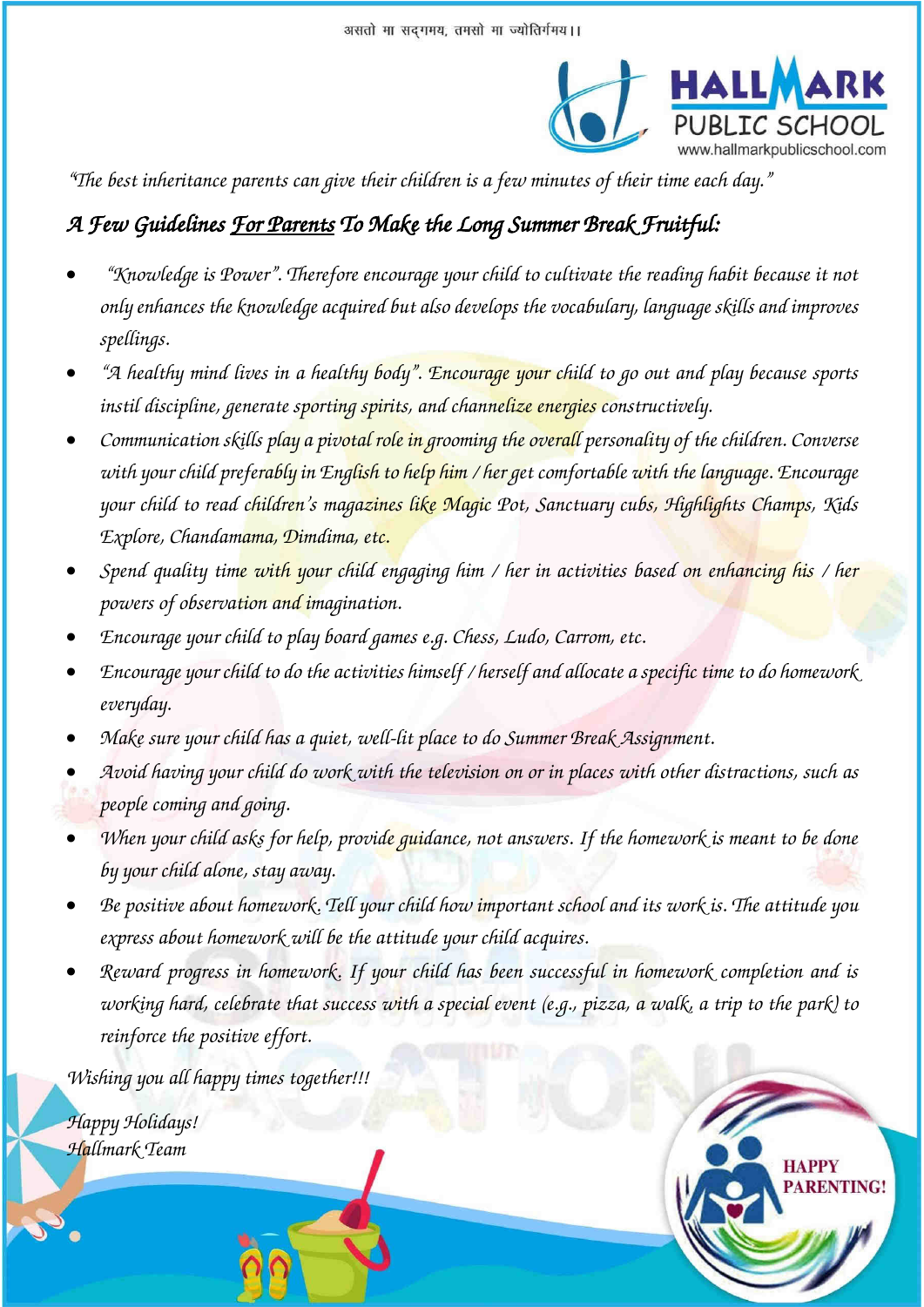## **NOTE: Kindly take the prints of the Summer Vacation Assignment, get it bound and bring the completed assignment to school on the first day after the Summer Vacation.**

## **ENGLISH**

## **SYLLABUS FOR PERIODIC TEST-1:**

- **NEW VOICES: CH- 1, 2, 3**
- **GRAMMAR:** CH- 1, 2, 3, Question Words, Be + Called + Noun
- **WRITING SKILLS:** Picture Composition, Thank you- Note

## **IMPORTANT INSTRUCTIONS:**

**Before attempting the Question Bank, make sure you revise the syllabus.** 

## **SECTION- A (READING SKILLS)**

### **Q.1 Read the following passage carefully and answer the questions that follow:**

 Early one morning, the Little Red Hen went out to see where she had planted the wheat. She saw tiny green sprouts coming out of the ground. She was very happy. The wheat she had planted was growing!

'Hurry, come and look at the wheat,' she cried to her chicks.

The wheat grew and grew all summer. It slowly changed from green to golden yellow. 'Who will help me pick the wheat? asked the Little Red Hen.

'Not I,' said the Lamb.

'Not I,' said the Goose.

'Not I,' said the Cat.

The Little Red Hen looked at the grains of wheat. Then she looked at her friends.

'Very well, I shall pick the wheat myself,' she said. And she did just that.

 She picked all the wheat and put it in a sack. Now it was ready to go to the flour mill to be made into fine flour. Early next morning, the Little Red Hen said, 'Who will help me take the wheat to the mill and have it ground into flour?'

'Not I,' said the Lamb.

'Not I,' said the Goose.

'Not I,' said the Cat.

The Little Red Hen looked at the sack of the grain. Then she looked at the Lamb, the Goose, and the Cat.

'Then I will take the wheat myself,' she said. And she did.

The next day, the Little Red Hen baked a beautiful loaf of bread.

She asked the Lamb, the Goose, and the Cat,

'Who will help me eat this beautiful loaf of bread?'

'I will,' said the Lamb.

'I will,' said the Goose.

'I will,' said the Cat.

'No, you won't, said the Little Red Hen.

None of you helped me. You did not want to work,' she said.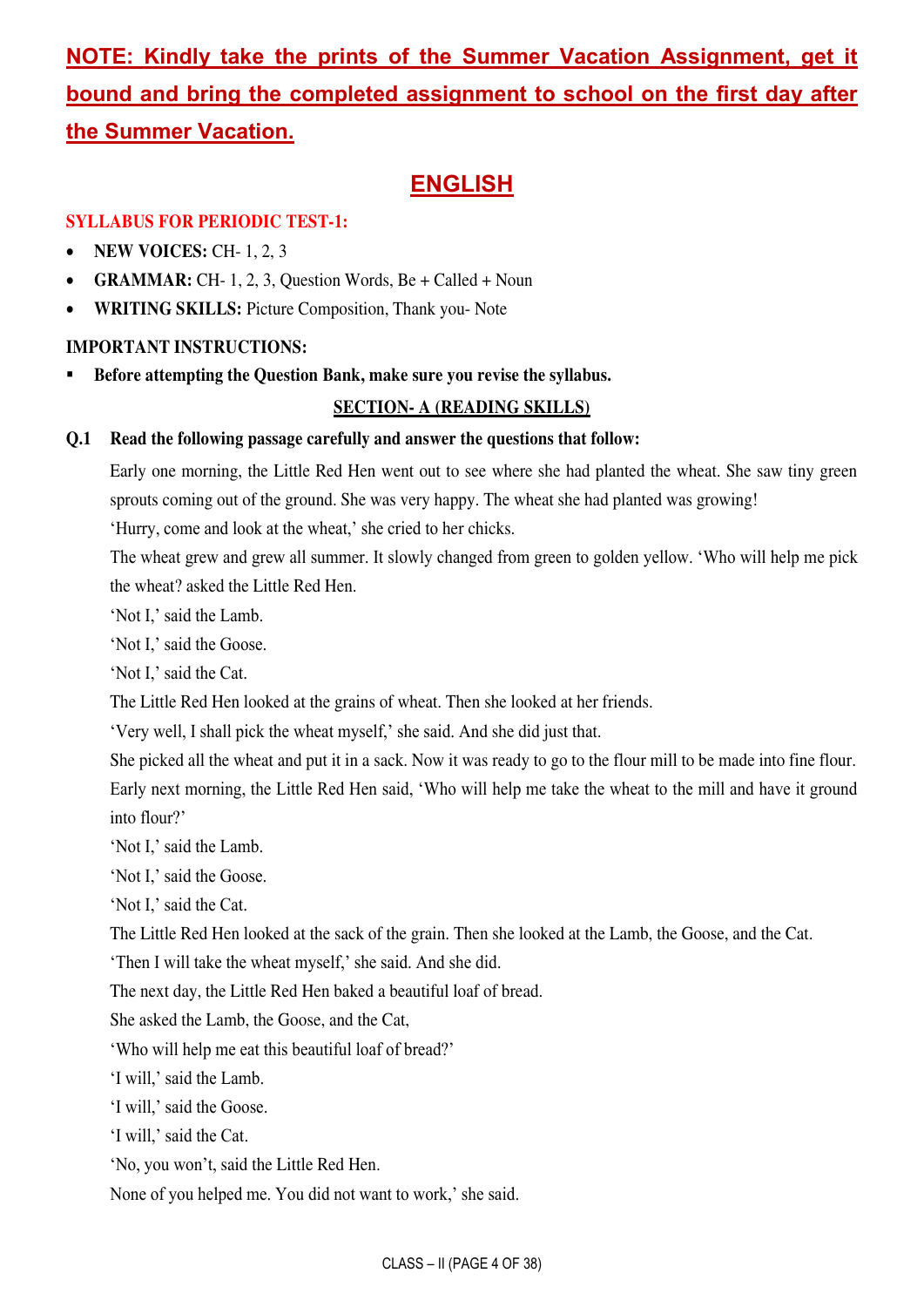|  |  |  | <b>Answer the following questions:</b> |  |
|--|--|--|----------------------------------------|--|
|--|--|--|----------------------------------------|--|

|     | (a) How many animals were the friends of Little Red Hen? Name them. |
|-----|---------------------------------------------------------------------|
|     |                                                                     |
|     |                                                                     |
|     | (b) What did the Little Red Hen notice one day?                     |
|     |                                                                     |
|     |                                                                     |
|     | (c) The Little Red Hen's friends were not helpful? Explain.         |
|     |                                                                     |
|     |                                                                     |
|     | (d) What did she do with the wheat?                                 |
|     |                                                                     |
|     |                                                                     |
|     | (e) She was very happy. Give the antonym of the highlighted word.   |
| (f) | Name the title of the given passage.                                |
|     | (g) Frame sentence on: Loaf, Sack                                   |
|     |                                                                     |
|     |                                                                     |
|     |                                                                     |
|     | (h) Find and write any two nouns from the given passage.            |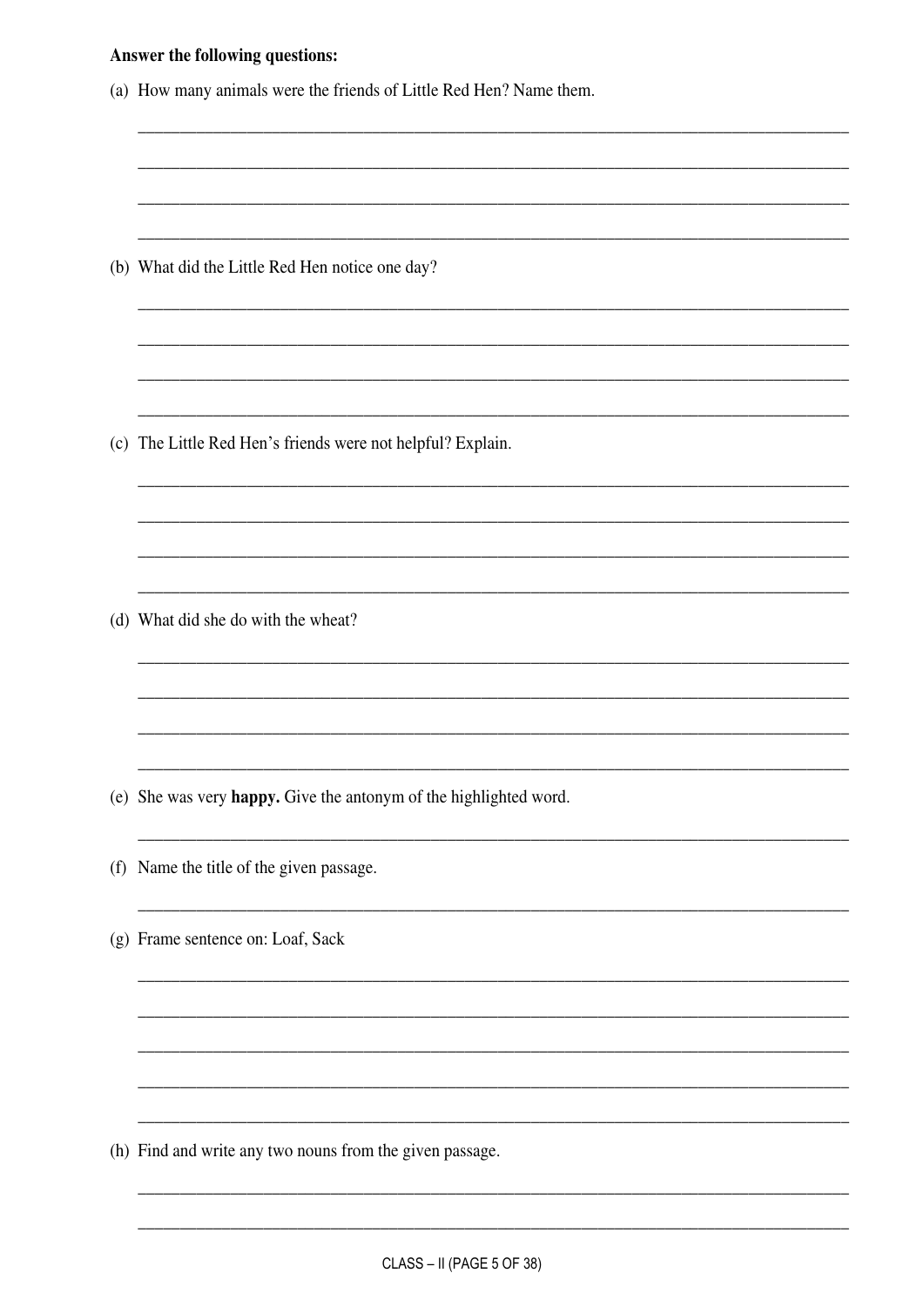## **SECTION- B (WRITING SKILLS & GRAMMAR)**

THANK You'll Your aunt has gifted you a beautiful dress on the occasion of Christmas. You always wanted to  $Q.2$ have it. Write a Thank-you Note to her for sending you the same.

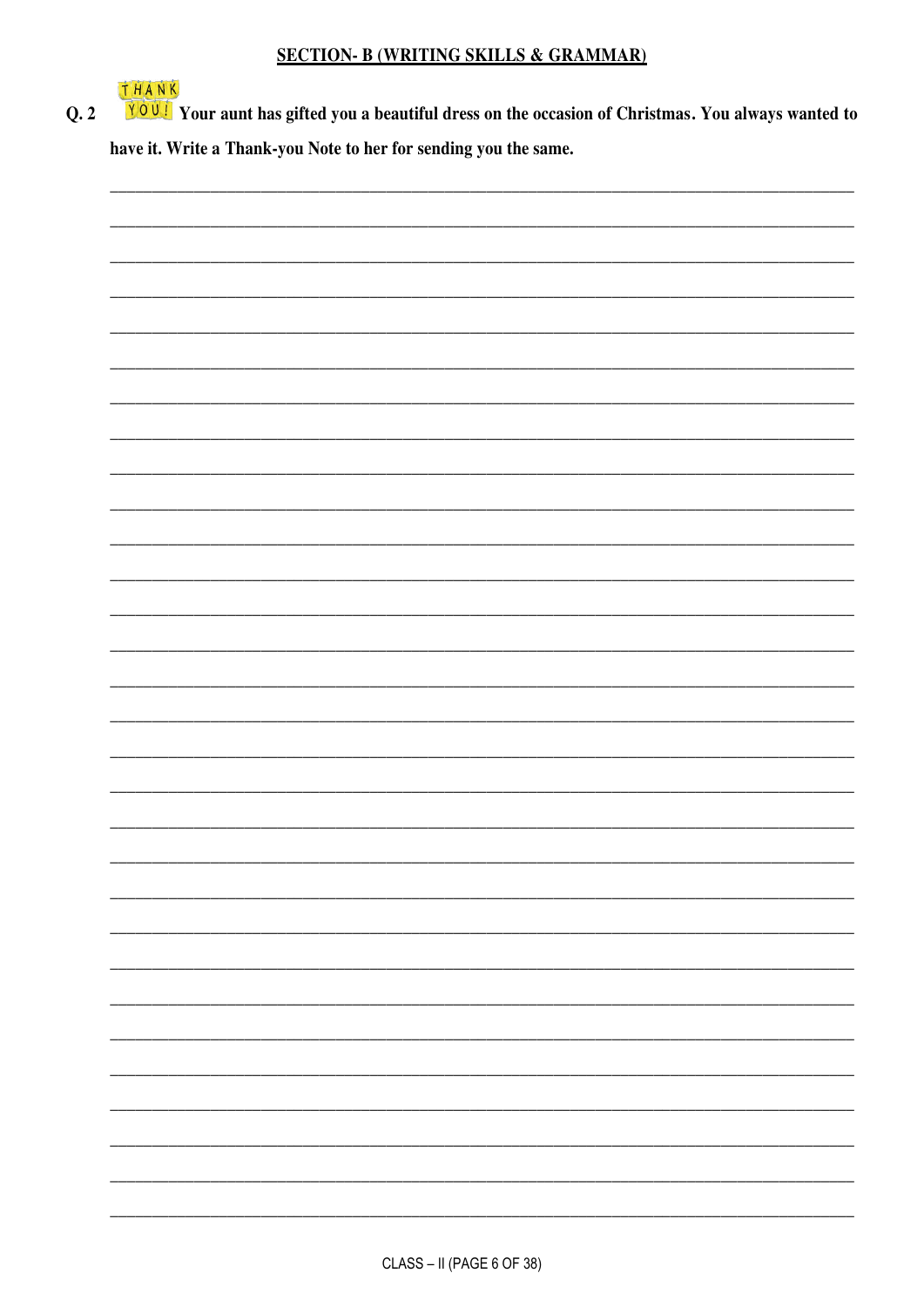Q.3 Write a few lines describing the given picture in your own words:



#### Arrange the given words in the correct Alphabetical Order:  $Q.5$

- (a) round, same, class, read
- (b) fresh, tail, hill, test
- (c) shirt, brown, vest, hill
- (d) card, smell, harm, think
- (e) Monday, Wednesday, Thursday, Friday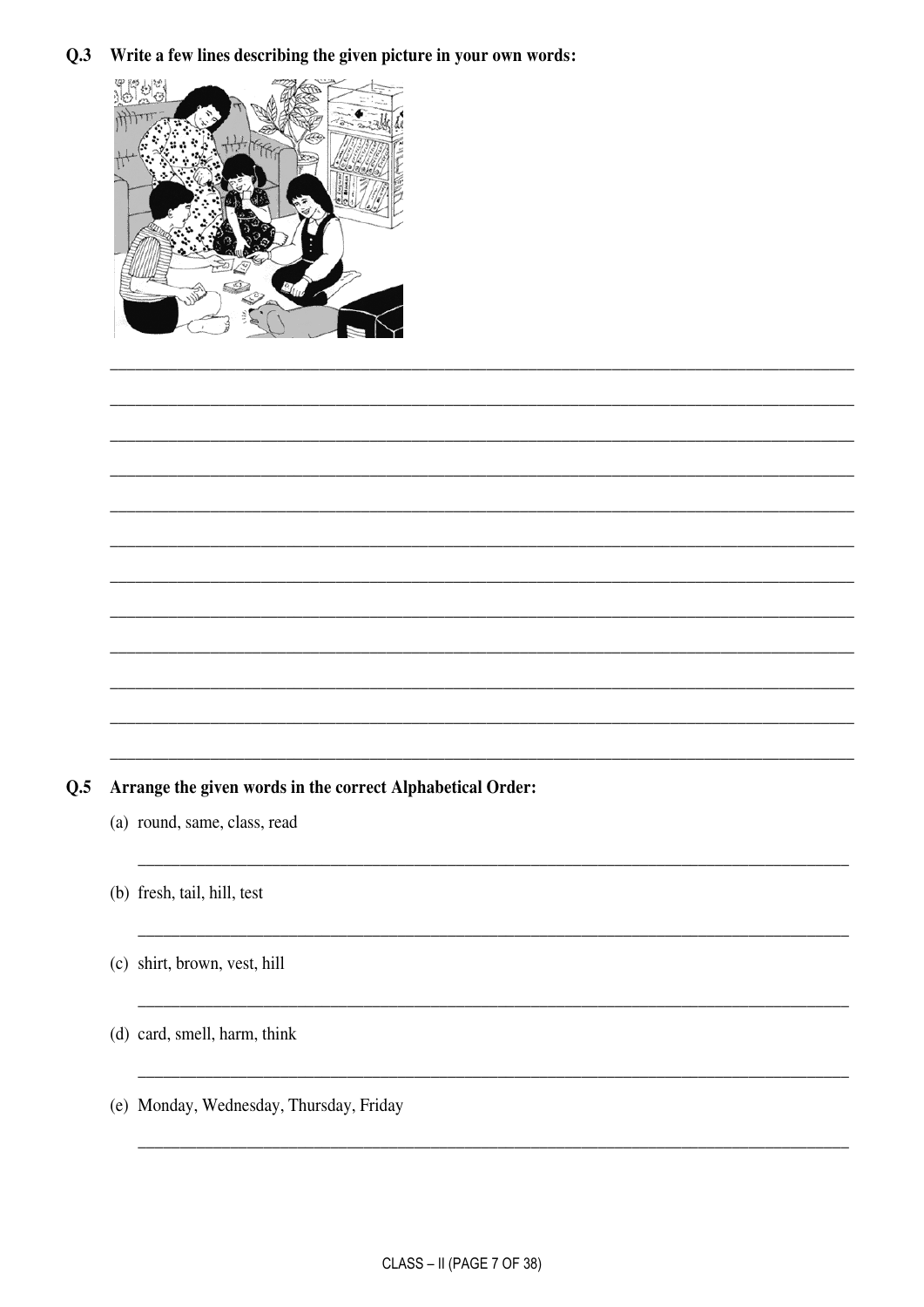#### **Q.6 Complete the MIND MAP exploring Nouns:**

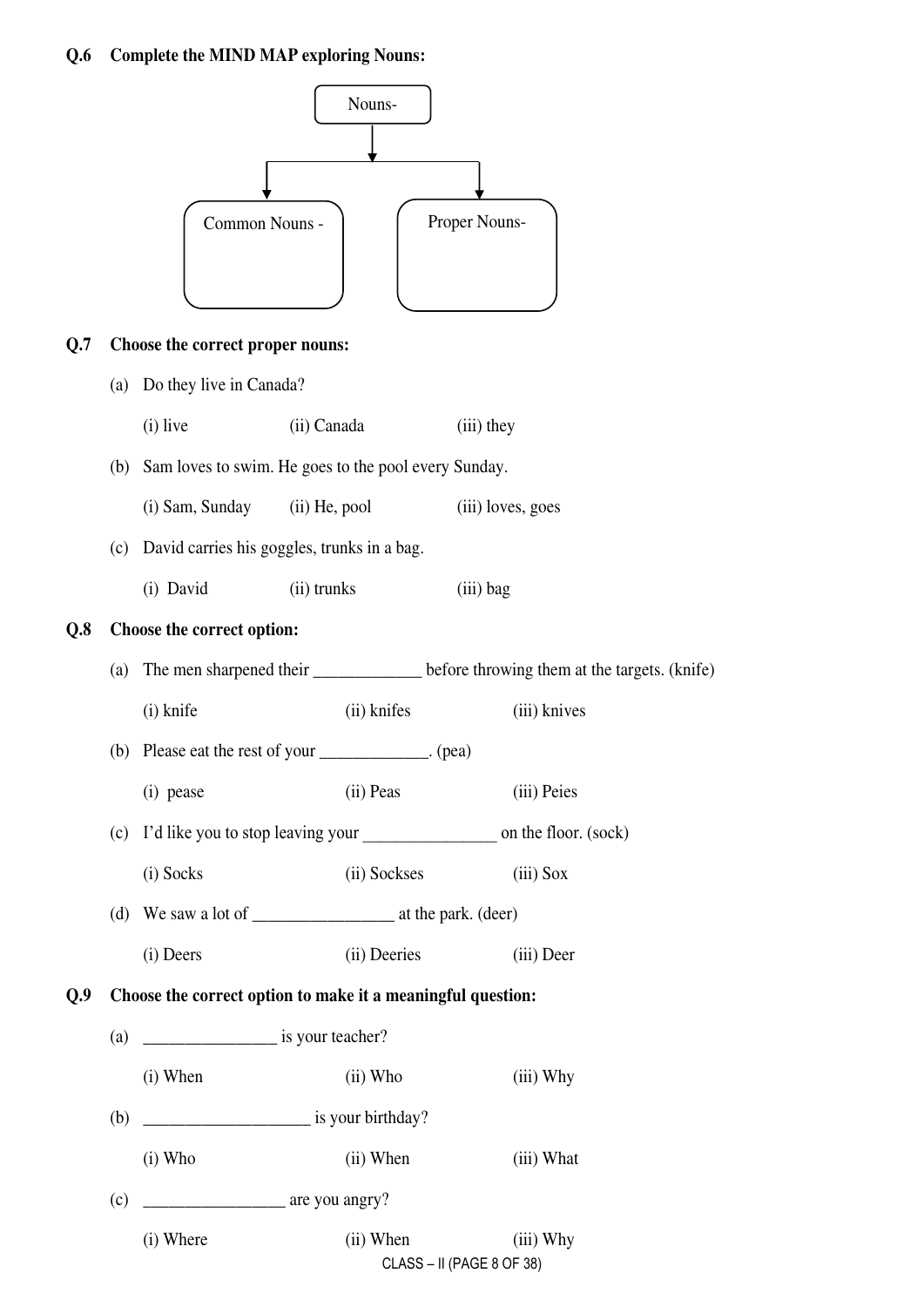#### **Q.10 Rewrite the given sentences using be+ called+ noun:**

- (a) A baby cat / kitten
- (b) The boys / Tim and Sam
- (c) My teacher / Miss Diamond

## **SECTION-C (LITERATURE)**

\_\_\_\_\_\_\_\_\_\_\_\_\_\_\_\_\_\_\_\_\_\_\_\_\_\_\_\_\_\_\_\_\_\_\_\_\_\_\_\_\_\_\_\_\_\_\_\_\_\_\_\_\_\_\_\_\_\_\_\_\_\_\_\_\_\_\_\_\_\_\_\_\_\_\_\_\_\_\_\_\_\_\_\_\_

\_\_\_\_\_\_\_\_\_\_\_\_\_\_\_\_\_\_\_\_\_\_\_\_\_\_\_\_\_\_\_\_\_\_\_\_\_\_\_\_\_\_\_\_\_\_\_\_\_\_\_\_\_\_\_\_\_\_\_\_\_\_\_\_\_\_\_\_\_\_\_\_\_\_\_\_\_\_\_\_\_\_\_\_\_

\_\_\_\_\_\_\_\_\_\_\_\_\_\_\_\_\_\_\_\_\_\_\_\_\_\_\_\_\_\_\_\_\_\_\_\_\_\_\_\_\_\_\_\_\_\_\_\_\_\_\_\_\_\_\_\_\_\_\_\_\_\_\_\_\_\_\_\_\_\_\_\_\_\_\_\_\_\_\_\_\_\_\_\_\_

\_\_\_\_\_\_\_\_\_\_\_\_\_\_\_\_\_\_\_\_\_\_\_\_\_\_\_\_\_\_\_\_\_\_\_\_\_\_\_\_\_\_\_\_\_\_\_\_\_\_\_\_\_\_\_\_\_\_\_\_\_\_\_\_\_\_\_\_\_\_\_\_\_\_\_\_\_\_\_\_\_\_\_\_\_

\_\_\_\_\_\_\_\_\_\_\_\_\_\_\_\_\_\_\_\_\_\_\_\_\_\_\_\_\_\_\_\_\_\_\_\_\_\_\_\_\_\_\_\_\_\_\_\_\_\_\_\_\_\_\_\_\_\_\_\_\_\_\_\_\_\_\_\_\_\_\_\_\_\_\_\_\_\_\_\_\_\_\_\_\_

\_\_\_\_\_\_\_\_\_\_\_\_\_\_\_\_\_\_\_\_\_\_\_\_\_\_\_\_\_\_\_\_\_\_\_\_\_\_\_\_\_\_\_\_\_\_\_\_\_\_\_\_\_\_\_\_\_\_\_\_\_\_\_\_\_\_\_\_\_\_\_\_\_\_\_\_\_\_\_\_\_\_\_\_\_

\_\_\_\_\_\_\_\_\_\_\_\_\_\_\_\_\_\_\_\_\_\_\_\_\_\_\_\_\_\_\_\_\_\_\_\_\_\_\_\_\_\_\_\_\_\_\_\_\_\_\_\_\_\_\_\_\_\_\_\_\_\_\_\_\_\_\_\_\_\_\_\_\_\_\_\_\_\_\_\_\_\_\_\_\_

\_\_\_\_\_\_\_\_\_\_\_\_\_\_\_\_\_\_\_\_\_\_\_\_\_\_\_\_\_\_\_\_\_\_\_\_\_\_\_\_\_\_\_\_\_\_\_\_\_\_\_\_\_\_\_\_\_\_\_\_\_\_\_\_\_\_\_\_\_\_\_\_\_\_\_\_\_\_\_\_\_\_\_\_\_

\_\_\_\_\_\_\_\_\_\_\_\_\_\_\_\_\_\_\_\_\_\_\_\_\_\_\_\_\_\_\_\_\_\_\_\_\_\_\_\_\_\_\_\_\_\_\_\_\_\_\_\_\_\_\_\_\_\_\_\_\_\_\_\_\_\_\_\_\_\_\_\_\_\_\_\_\_\_\_\_\_\_\_\_\_

\_\_\_\_\_\_\_\_\_\_\_\_\_\_\_\_\_\_\_\_\_\_\_\_\_\_\_\_\_\_\_\_\_\_\_\_\_\_\_\_\_\_\_\_\_\_\_\_\_\_\_\_\_\_\_\_\_\_\_\_\_\_\_\_\_\_\_\_\_\_\_\_\_\_\_\_\_\_\_\_\_\_\_\_\_

\_\_\_\_\_\_\_\_\_\_\_\_\_\_\_\_\_\_\_\_\_\_\_\_\_\_\_\_\_\_\_\_\_\_\_\_\_\_\_\_\_\_\_\_\_\_\_\_\_\_\_\_\_\_\_\_\_\_\_\_\_\_\_\_\_\_\_\_\_\_\_\_\_\_\_\_\_\_\_\_\_\_\_\_\_

#### **Q.11 Fill in the blanks:**

- (a) The squirrel climbs up a  $\blacksquare$
- (b) From the treetop, the squirrel scampers to \_\_\_\_\_\_\_\_\_\_\_\_\_\_\_\_\_\_\_\_\_\_.
- (c) She picked all the \_\_\_\_\_\_\_\_\_\_\_\_\_\_\_\_\_\_\_\_\_\_\_ and put it in a sack.
- (d) 'Who will help me eat this beautiful \_\_\_\_\_\_\_\_\_\_\_\_\_\_\_\_\_\_\_\_\_\_\_ of bread?'
- (e) I wish I was a \_\_\_\_\_\_\_\_\_\_\_\_\_\_\_\_\_\_\_\_\_\_ leaping and splashing.

### **Q.12 Explain these lines:**

**I wish I was an ostrich, An ostrich would be grand.** 

#### **But if I got scared, Would I be prepared.**

#### **To bury my head in the sand?**

- (a)Why the poet wants to be an ostrich?
- (b) How you react when you are scared?
- (c) Which animal would you be if you get a chance?
- (d) Write a pair of rhyming words.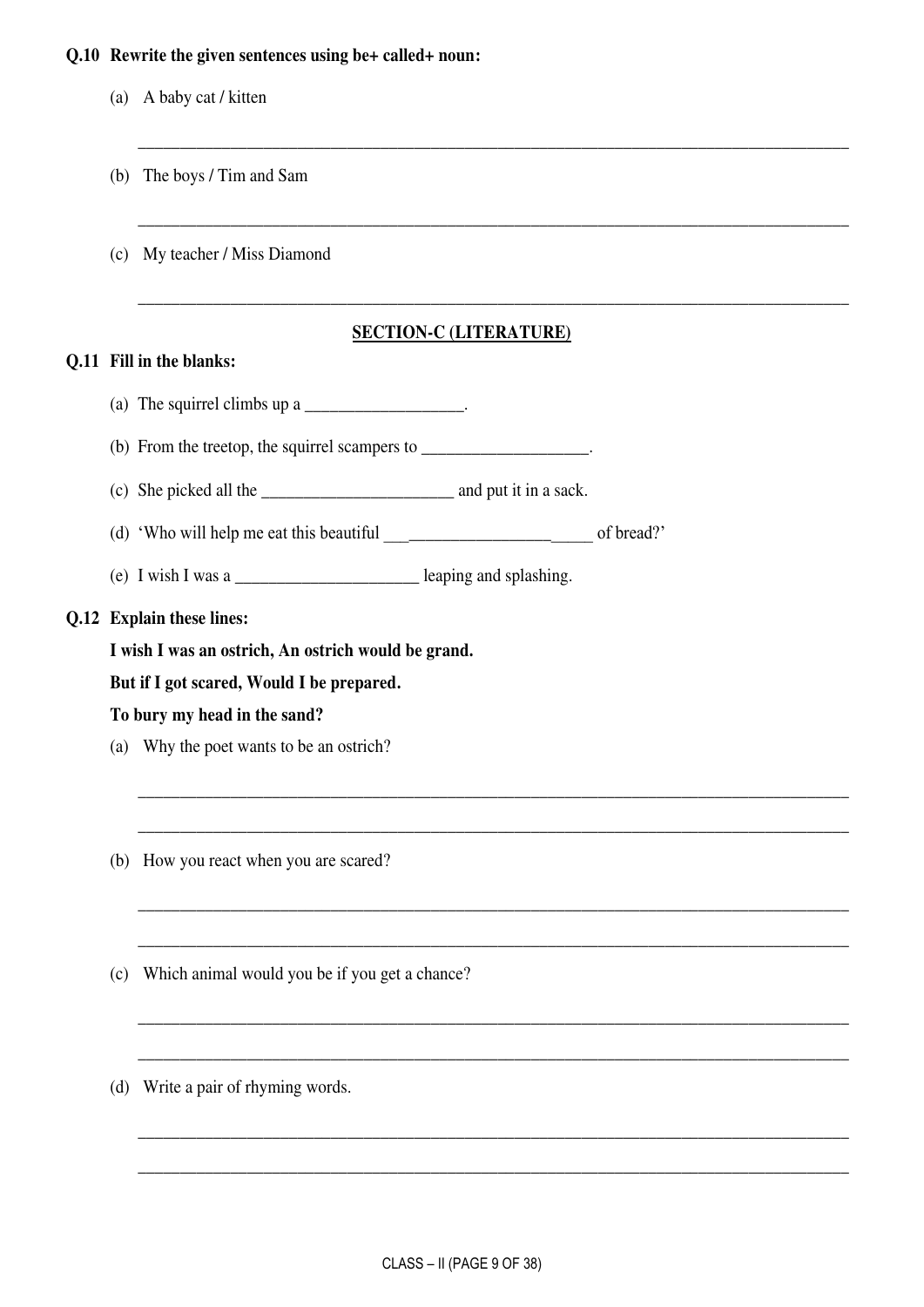## Q.13 Write the meanings and frame the sentences of the given words:

|     | (a) Through<br><u> 1989 - Johann Stoff, Amerikaansk politiker (</u>      |
|-----|--------------------------------------------------------------------------|
|     |                                                                          |
|     |                                                                          |
|     | (b) Dashing                                                              |
|     |                                                                          |
|     |                                                                          |
|     | (c) Ground                                                               |
|     |                                                                          |
|     |                                                                          |
|     | (d) Rinse                                                                |
|     |                                                                          |
|     |                                                                          |
|     | Q.14 Answer the following questions:                                     |
|     | (a) Mention any three facts on squirrels.                                |
|     |                                                                          |
|     |                                                                          |
|     |                                                                          |
|     | (b) Explain the stages the grains go through, to become a loaf of bread. |
|     |                                                                          |
|     |                                                                          |
|     |                                                                          |
| (c) | Why it is important to help others?                                      |
|     |                                                                          |
|     |                                                                          |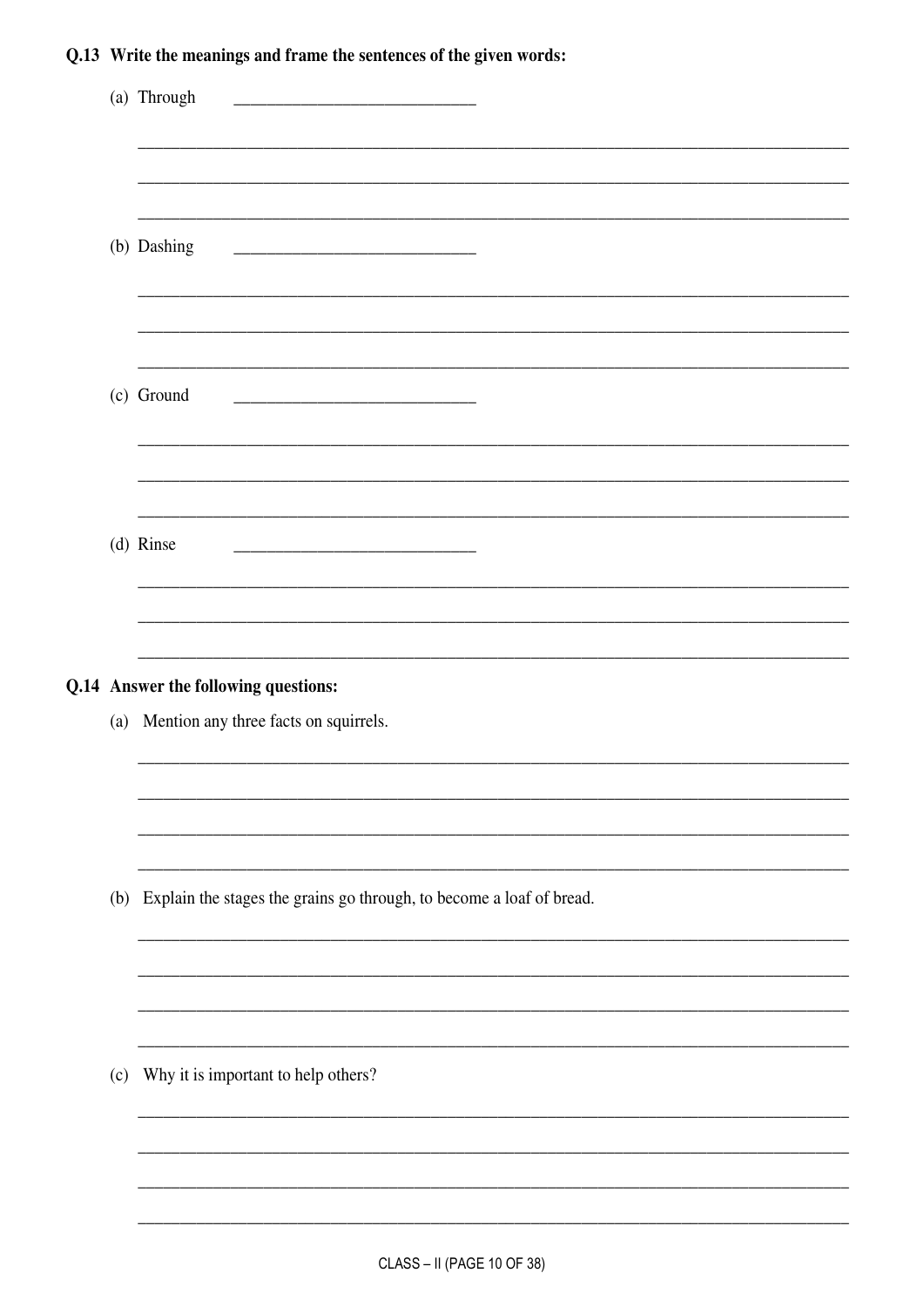| (d) |                                             |                                                                          | What different ending would you give to the story: THE LITTLE RED HEN? |  |
|-----|---------------------------------------------|--------------------------------------------------------------------------|------------------------------------------------------------------------|--|
|     |                                             |                                                                          |                                                                        |  |
|     |                                             |                                                                          |                                                                        |  |
|     |                                             |                                                                          |                                                                        |  |
| (e) |                                             | Have you ever visited the zoo? What animals did you see there?           |                                                                        |  |
|     |                                             |                                                                          |                                                                        |  |
|     |                                             |                                                                          |                                                                        |  |
|     |                                             |                                                                          |                                                                        |  |
| (g) |                                             | Pick out the words from the poem that talk about how the squirrel moves. |                                                                        |  |
|     |                                             |                                                                          |                                                                        |  |
|     |                                             |                                                                          |                                                                        |  |
|     |                                             |                                                                          |                                                                        |  |
| (h) | Spell the misspelt words correctly:         |                                                                          |                                                                        |  |
|     | (i) grens                                   | (ii) alephant                                                            | (iii) sprots                                                           |  |
|     | (iv) summmar                                | (v) scaemper                                                             | (vi) ranse                                                             |  |
|     |                                             |                                                                          |                                                                        |  |
| (i) | Give a different title to the poem 'I Wish' |                                                                          |                                                                        |  |
|     |                                             |                                                                          |                                                                        |  |
| (j) |                                             | Name the animals who were friends to The Little Red Hen.                 |                                                                        |  |
|     |                                             |                                                                          |                                                                        |  |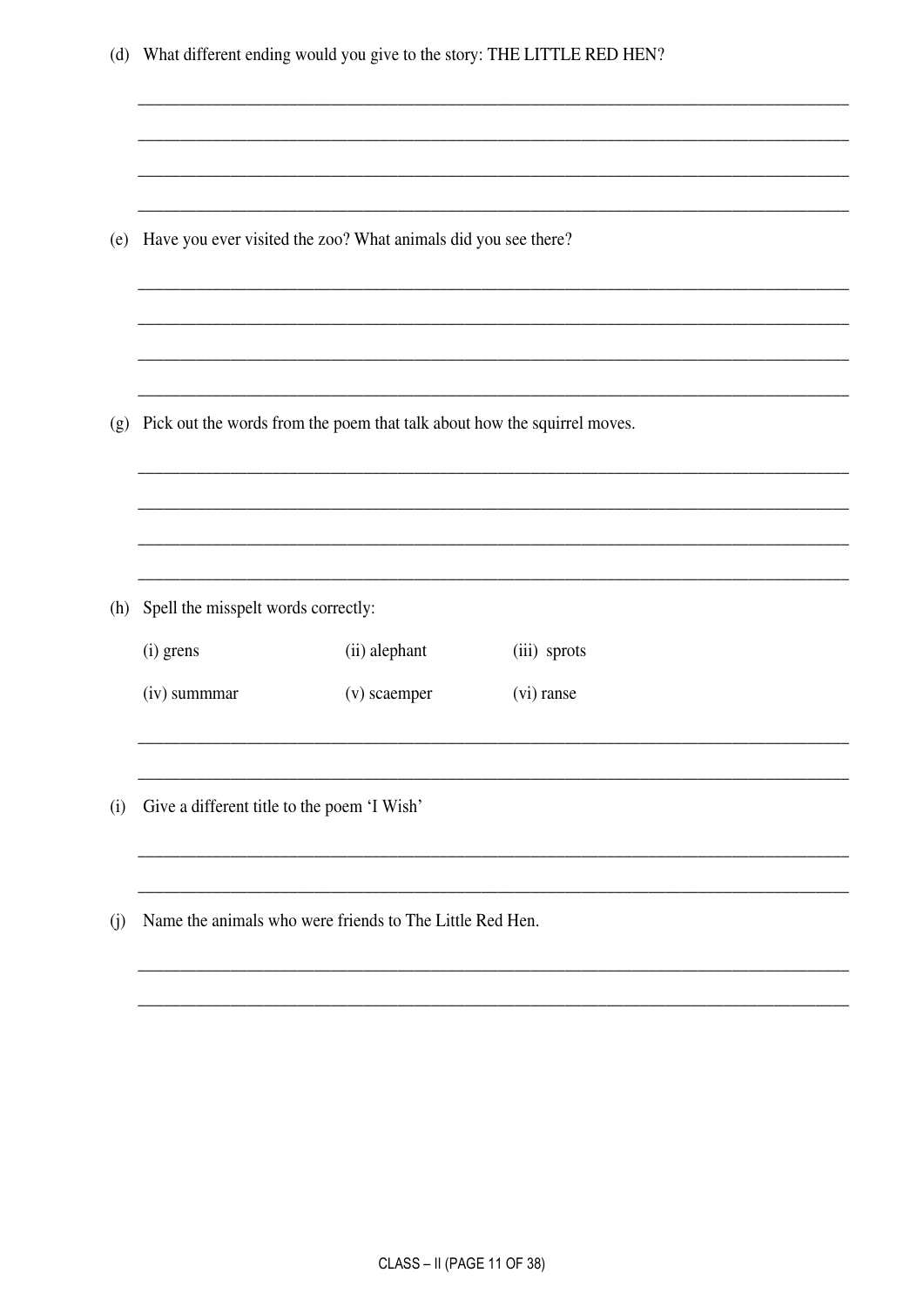

## **SYLLABUS FOR PERIODIC TEST-1:**

- FOREVER WITH हिंदी पाठयपुस्तक: पाठ 1 से 3  $\bullet$
- मधुर हिंदी व्याकरण : पाठ 1 से 5  $\bullet$
- लेखन कौशल : अनुच्छेद लेखन, चित्र वर्णन
- पठन कौशल : अपठित गद्यांश

## भाग-क (पठन कौशल)

## प्र०1 निम्नलिखित अपठित गदयांश को पढकर दिए गए प्रश्नों के उत्तर लिखिए:-

एक बार गोलू माँ के साथ बाज़ार गया। वहा उसने रंग-बिरंगी चिड़ियों को पिंजरे में बंद देखा। गोलू माँ से ज़िद करने लगा कि उसे भी चिड़ियों के साथ एक पिंजरा चाहिए। माँ ने मना किया, परंतु गोलू नहीं माना। तब माँ ने उसके लिए चिड़ियों के साथ एक पिंजरा खरीद दिया। घर आकर गोलू ने पिंजरे को अपने कमरे में लटका दिया। वह रोज उन्हें देखता रहता। कभी खाना खिलाता, कभी पानी देता। कुछ दिनों बाद गोलू बीमार पड़ गया। माँ उसे डॉक्टर के पास ले गईं। डॉक्टर ने कहा–''इसे बहुत तेज़ बुखार है, इसे अपने बिस्तर पर एक सप्ताह तब आराम करना होगा और दवाई भी खानी पड़ेगी।'' घर आकर माँ ने गोलू को दवाई दी और बिस्तर पर लिटा दिया। माँ गोलू को बिस्तर से उठने नहीं देती थीं। दो दिन बाद ही गोलू बिस्तर से उठकर खेलना चाहता था, परंतु माँ ने उसे बिस्तर से उठने ही नहीं दिया। गोलू बहुत उदास हो गया और सोचने लगा, ये सारी चिडियाँ भी एक पिंजरे में बंद होकर बहुत उदास हो गई होंगी। गोलू जब ठीक हो गया, तब उसने पिंजरे का दरवाज़ा खोल दिया। सब चिड़ियाँ चीं-चीं करती हुई फुर्र से उड़ गईं। गोलू बहुत खुश हुआ।

ऊपर दिए गए गदयांश के आधार पर सही उत्तर चुनकर ( $\sqrt{ }$ ) लगाओ-

| (क) माँ ने गोलू को क्या, खरीदकर दिया?  |                                                               |                                 |
|----------------------------------------|---------------------------------------------------------------|---------------------------------|
| (i) चिड़ियाँ                           | (ii) खिलौना                                                   | (iii) चिड़ियों के साथ पिंजरा    |
|                                        | (ख) गोलू को डॉक्टर ने कितना आराम करने को कहा?                 |                                 |
| (i) दस दिन                             | (ii) एक सप्ताह                                                | (iii) एक महीना                  |
| (ग) जब गोलू ठीक हुआ तब उसने क्या किया? |                                                               |                                 |
| (i) खेलने गया                          | (ii) पिंजरा खोल दिया                                          | (iii) चिड़ियों के साथ खेलने लगा |
|                                        | (घ) निम्नलिखित शब्दों के विलोम शब्द गद्यांश से ढूँढ़कर लिखो:- |                                 |
| (i) अनेक                               |                                                               |                                 |
| $(ii)$ बाप                             |                                                               |                                 |
| (iii) खुला                             |                                                               |                                 |
|                                        | (ङ) घर आकर गोलू ने पिंजरे को अपने को अपने कमरे में लटका दिया। |                                 |
|                                        | इस वाक्य में ''पिंजरे'' शब्द का अर्थ समझकर एक वाक्य बनाओ।     |                                 |
|                                        |                                                               |                                 |
|                                        |                                                               |                                 |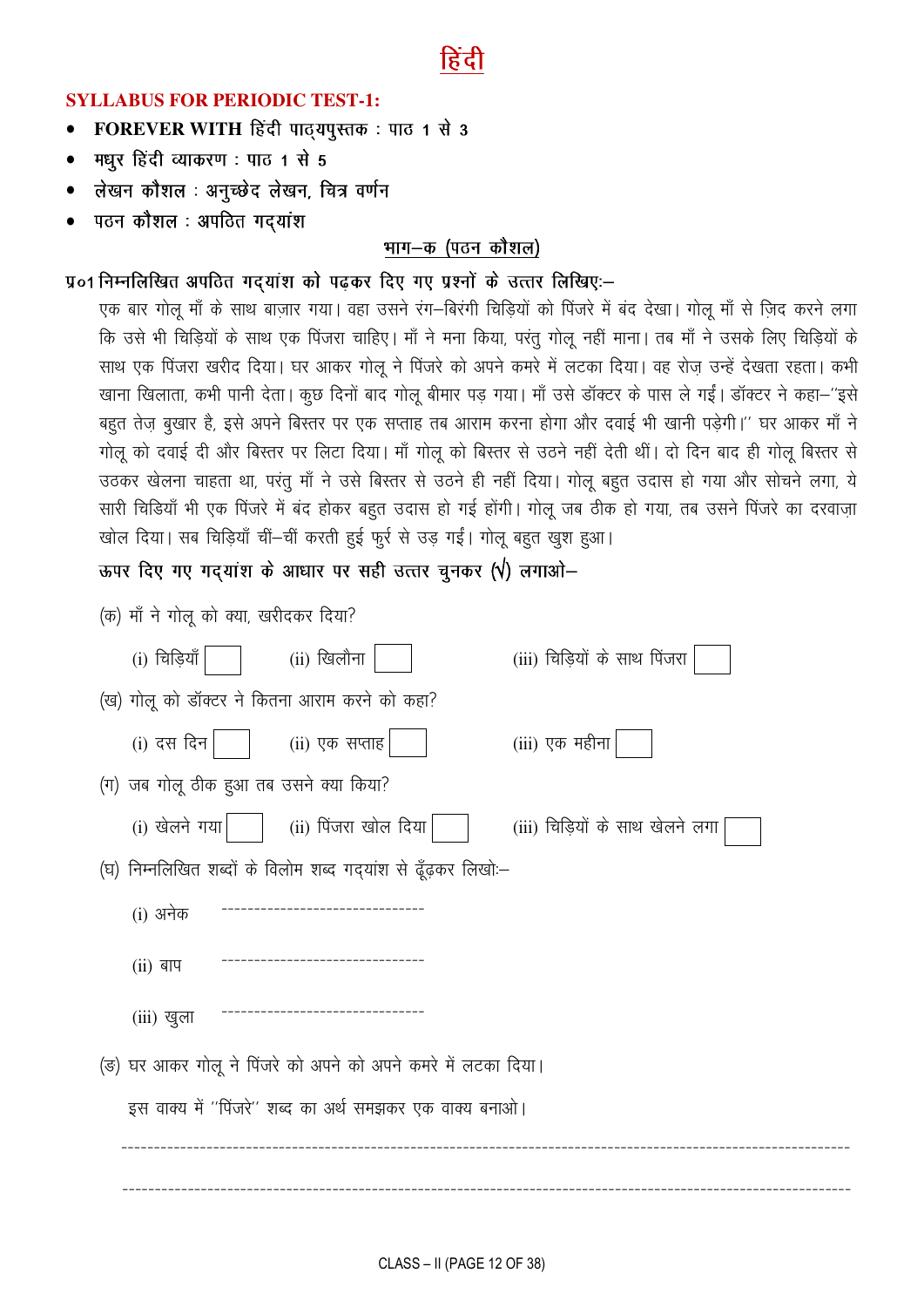प्र०2 निम्नलिखित गद्यांश को पढ़कर दिए गए प्रश्नों के उत्तर लिखिए:-

भारत को त्योहारों का देश कहा जाता है। जितने त्योहार हमारे देश में मनाये जाते हैं, उतने शायद ही किसी अन्य देश में मनाये जाते हों। जीवन में मनोरंजन के साथ—साथ त्योहार हमें ज्ञान भी देते हैं। देश के सभी नागरिक इन त्योहारों को बड़ी धूम-धाम से और बिना किसी भेद्भाव के मनाते हैं। अनेकता में एकता की झलक खासतौर पर त्योहारों के मौकों पर देखने को मिलती है। त्योहारों का सिलसिला वर्षभर चलता रहता है। होली, दीवाली, ईद, गुरुपूरब, क्रिसमस, दशहरा आदि भारत के प्रमुख त्योहार हैं।

#### प्रश्न-उत्तर:-

| (क) भारत को किस तरह का देश कहा जाता है?            |                   |                     |
|----------------------------------------------------|-------------------|---------------------|
| (i) मनोरंजन का $\vert$                             | (ii) त्योहारों का | (iii) एकता का       |
| (ख) देश के नागरिक त्योहारों को कैसे मनाते है?      |                   |                     |
| (i) भेदभाव से                                      | (ii) धूम–धाम से   | $(iii)$ साथ–साथ में |
| (ग) त्योहार हमें क्या नहीं देते हैं?               |                   |                     |
| $(i)$ मनोरंजन                                      | (ii) अनेकता       | $(iii)$ ज्ञान       |
| (घ) भारत में अनेकता में एकता कब देखने को मिलती है? |                   |                     |
|                                                    |                   |                     |
|                                                    |                   |                     |
|                                                    |                   |                     |
| (ङ) वर्ष–भर किन–किन त्योहारों का सिलसिला चलता है?  |                   |                     |
|                                                    |                   |                     |
|                                                    |                   |                     |
|                                                    |                   |                     |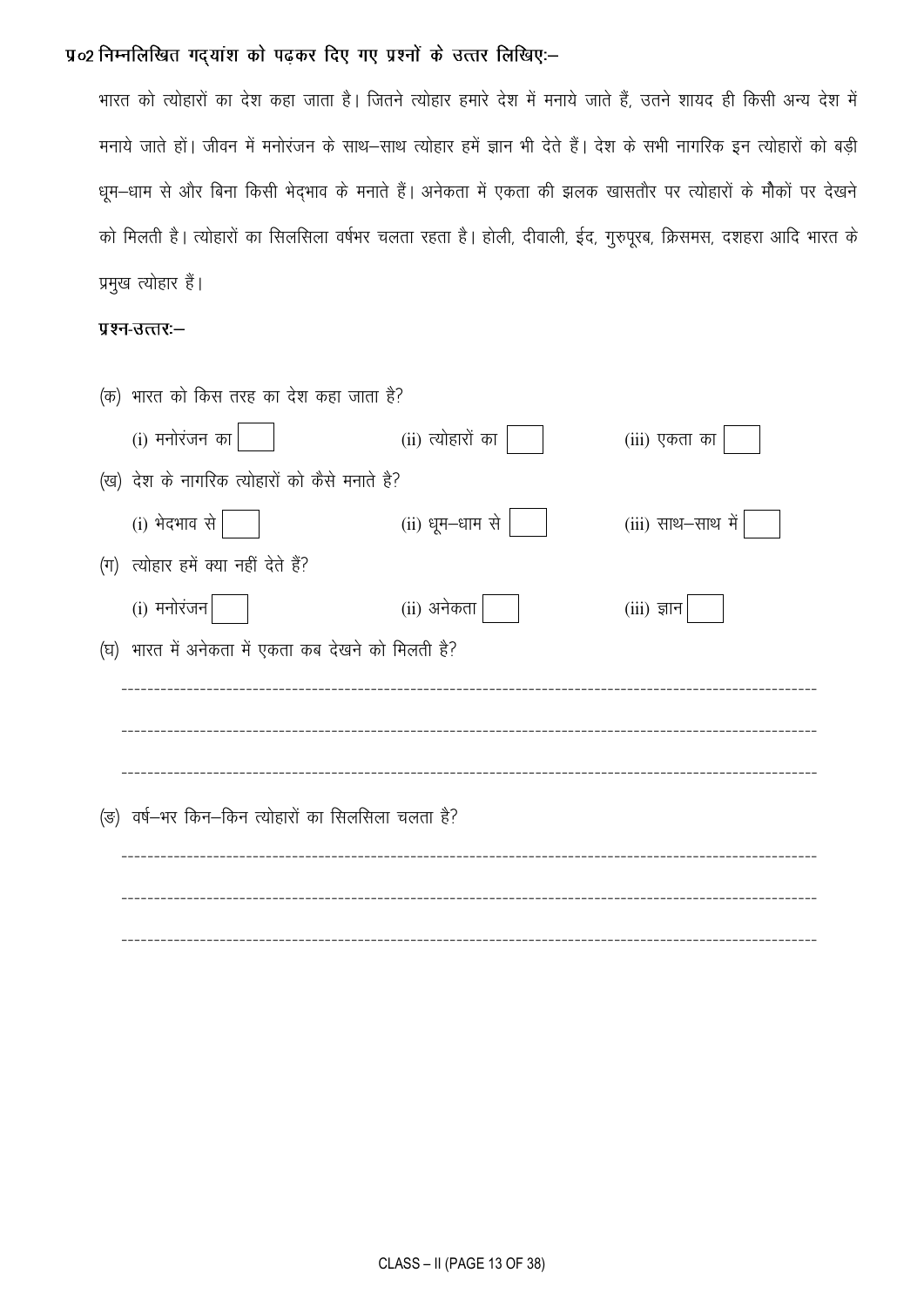|  | भाग—ख (लेखन कौशल)                                                                                    |                                         |  |
|--|------------------------------------------------------------------------------------------------------|-----------------------------------------|--|
|  | प्र०3 हमारा राष्ट्रीय पशु विषय पर दिए गए संकेत बिंदुओं के आधार पर 5 वाक्यों में अनुच्छेद लेखन करें:- |                                         |  |
|  | संकेत बिंदु- भारत का राष्ट्रीय पशु बाघ-                                                              | जंगल में रहता —         शक्तिशली जानवर— |  |
|  | शरीर में पीली और काली धारियाँ – मांसाहारी जावर।                                                      |                                         |  |
|  |                                                                                                      |                                         |  |
|  |                                                                                                      |                                         |  |
|  |                                                                                                      |                                         |  |
|  |                                                                                                      |                                         |  |
|  |                                                                                                      |                                         |  |
|  |                                                                                                      |                                         |  |
|  |                                                                                                      |                                         |  |
|  |                                                                                                      |                                         |  |
|  |                                                                                                      |                                         |  |
|  |                                                                                                      |                                         |  |
|  |                                                                                                      |                                         |  |
|  |                                                                                                      |                                         |  |
|  |                                                                                                      |                                         |  |

प्र०४ नीचे दिए चित्र को देखकर 5 वाक्यों में चित्र वर्णन करें:--

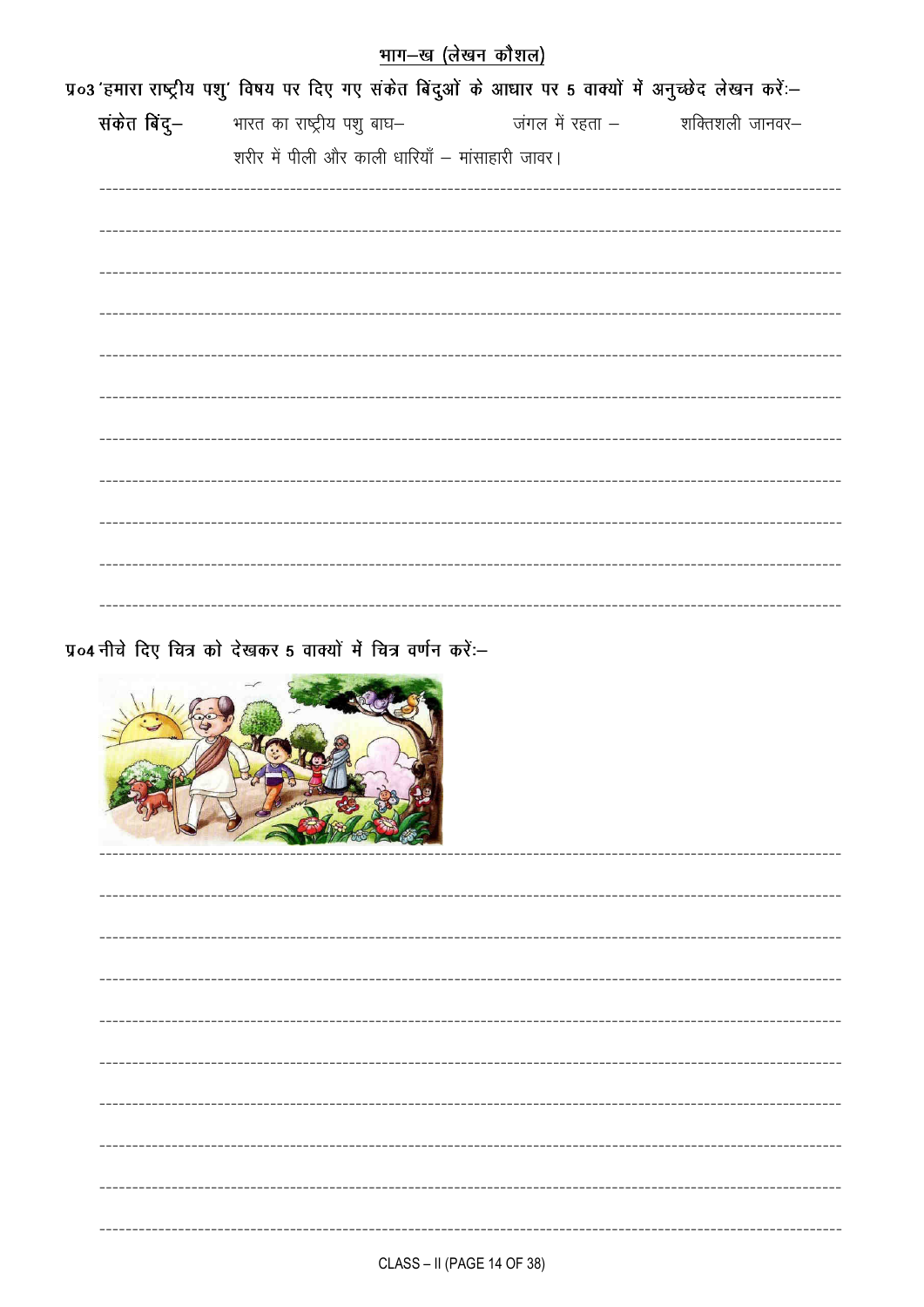#### <u>भाग-ग (व्याकरण)</u>

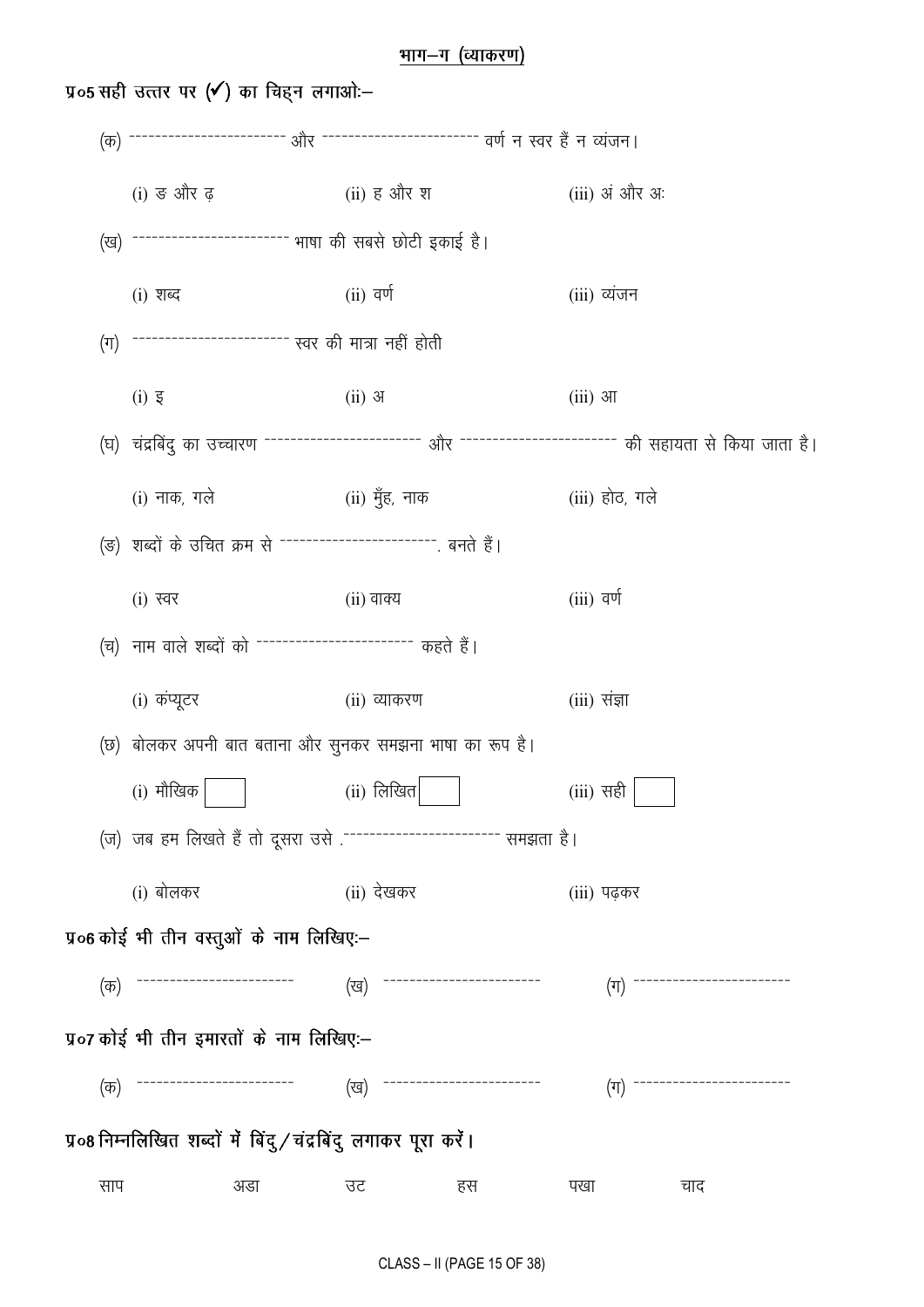## प्र०९ वर्णों को जोड़कर शब्द बनाइए:-

| (क) स + वा + री                 |  |
|---------------------------------|--|
| (ख) ब + गी + चा                 |  |
| $(\overline{\eta})$ गु + ला + ब |  |
| (घ) आ $+$ स $+$ मा $+$ न        |  |

प्र०10 निम्नलिखित शब्दों में सही अर्थ वाले शब्दों पर गोला लगाइएः-

| खारी  | कुरसी | शरखोश | साबुन |
|-------|-------|-------|-------|
| कबूतर | तरबूज | गलप   | छमली  |

## प्र०११ पशु—पक्षियों की बोली का मिलान कीजिए:—

| (क) कुत्ता    | ★ | ★          | हिनहिनाना     |
|---------------|---|------------|---------------|
| (ख) तोता      | ★ | $\bigstar$ | म्याऊँ–म्याऊँ |
| (ग) मंढक      | ★ | $\bigstar$ | चीं–ची        |
| (घ) चिडिया    | ★ | $\star$    | ਟੇਂ–ਟੇਂ       |
| (ङ) घोड़      | ★ | $\bigstar$ | भौं—भौं       |
| बिल्ली<br>(च) | ★ | $\bigstar$ | टई—टई         |

## प्र०12 नीचे दी गई सीढ़ी को पूरा करें:-

| ਟ     | त               | प               | ------------- |
|-------|-----------------|-----------------|---------------|
|       |                 |                 | र             |
|       | द               | ब               |               |
| ढ     | ---------       |                 | व             |
| ----- | --------------- | --------------- |               |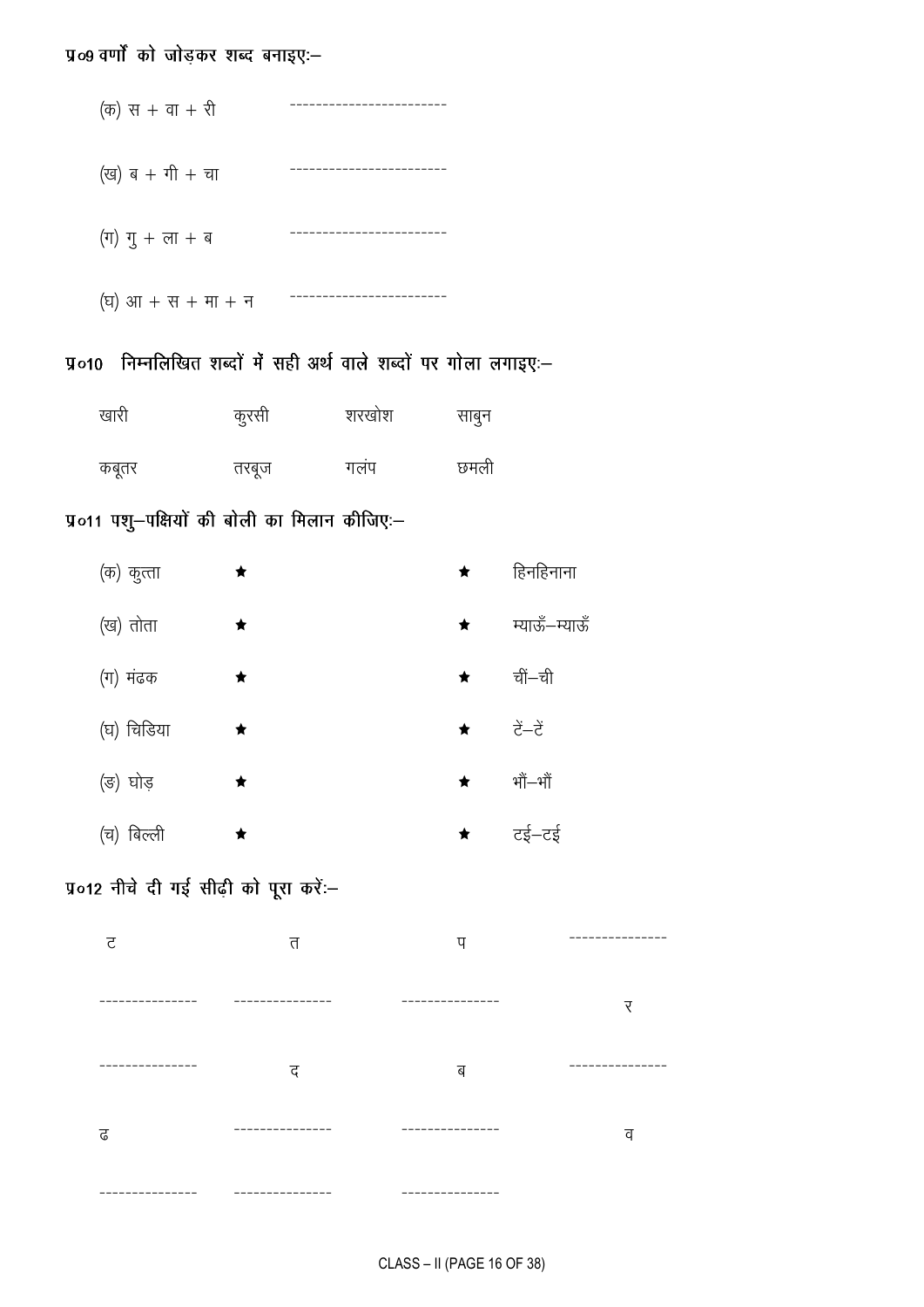प्र०13 चित्र देखकर भाषा के रूप को लिखिए:--

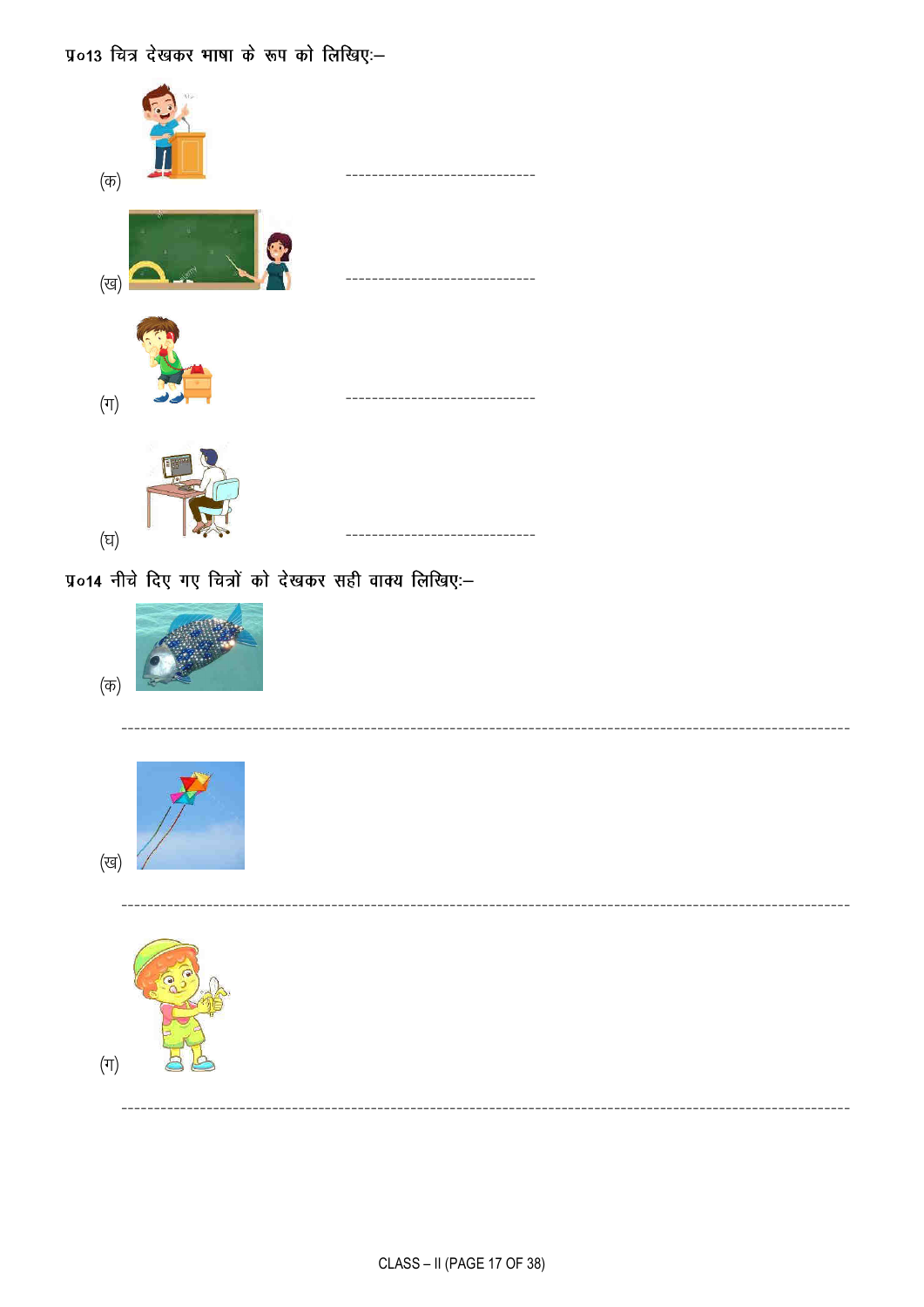| भाग–घ (साहित्य)                                      |
|------------------------------------------------------|
| प्र०15 निम्नलिखित प्रश्नों के उत्तर लिखिए:-          |
| (क) अपने साथ उजाला कौन लाया?                         |
|                                                      |
|                                                      |
|                                                      |
| (ख) लड़की ने जानवरों को कहाँ बद कर दिया?             |
|                                                      |
|                                                      |
|                                                      |
| (ग) चूजा भागते-भागते क्या चिल्ला रहा था?             |
|                                                      |
| --------------------------------------               |
| (घ) पिंजरे में बंद जानवर क्या चाहते थे?              |
|                                                      |
| --------------------------------                     |
| (ङ) शेर ज़ोर से क्यों हँसा?                          |
|                                                      |
|                                                      |
| प्र०16 निम्नलिखित शब्दों के अर्थ लिखकर वाक्य बनाइए:- |
|                                                      |
| (क) गुफा                                             |
|                                                      |
|                                                      |
| (ख) उदास                                             |
|                                                      |
|                                                      |
|                                                      |
| (ग) मॅडराना                                          |
|                                                      |
|                                                      |
|                                                      |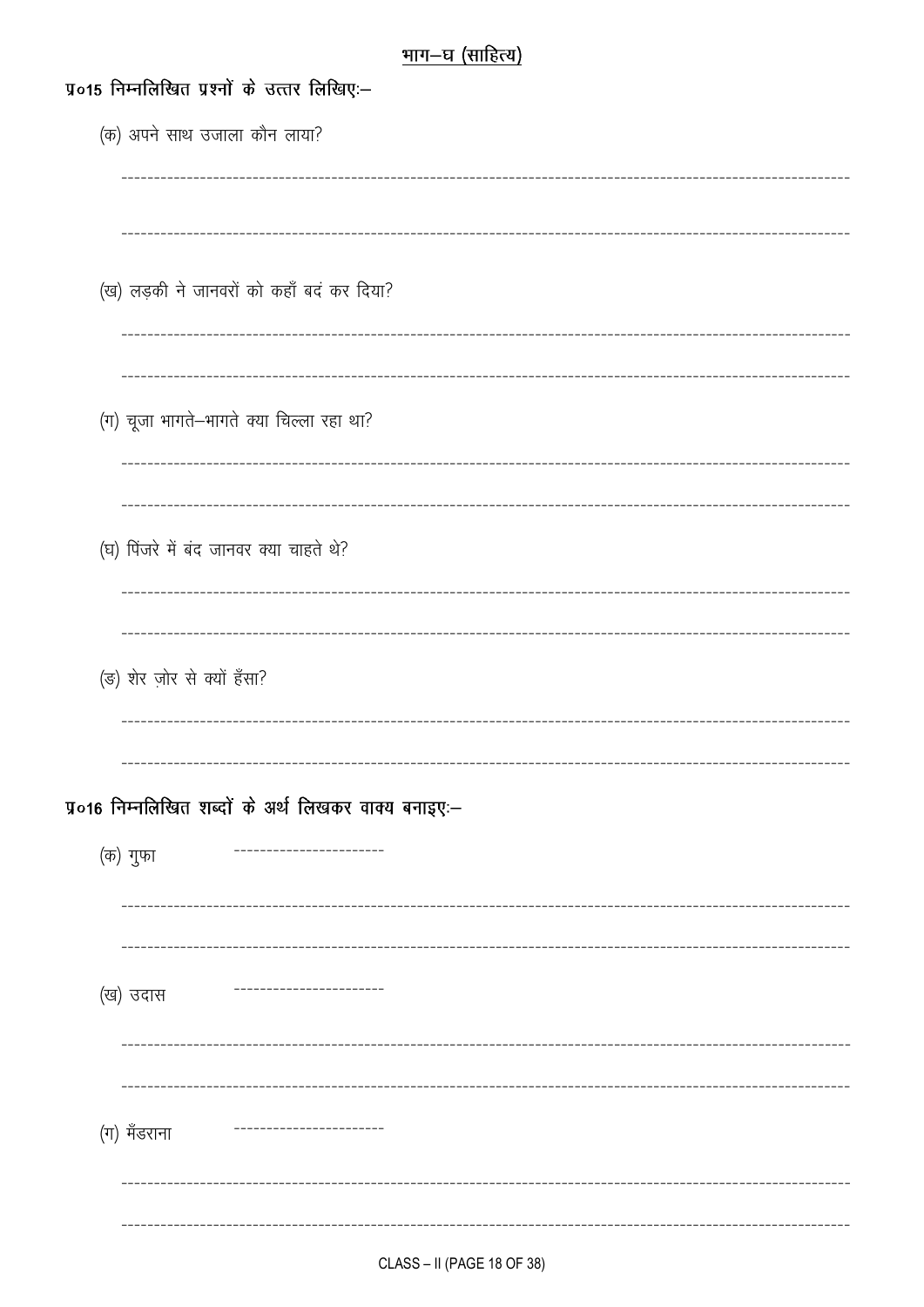(घ) उजाला

प्र०17 निम्नलिखित वाक्यों के सही उत्तर को  $(\sqrt{)}$  करिए:-

(क) किसने कहा - "क्या हुआ? कहाँ भागे जा रहे हो"? (i) लोमडी (ii) शरे (iii) खरगोश (ख) लडकी ने तितली को -------------------------------- से पकड़ा (ii) पिंजरे (iii) जाली  $(i)$  हाथ (ग) छोड़कर -------------------------------- जागो सारे, लगता यह ही गाना गाए। (ii) बिस्तर  $(i)$  कंबर (iii) आलस (घ) पिंजरे में -------------------------------- फुदकने लगा। (i) गिलहरी (ii) मेढ़क (iii) कुत्ता (ङ) पिंजरे में बंद जानवरों को कौन देख रहा था? (i) गिलहरी (ii) कुत्ता (iii) शेर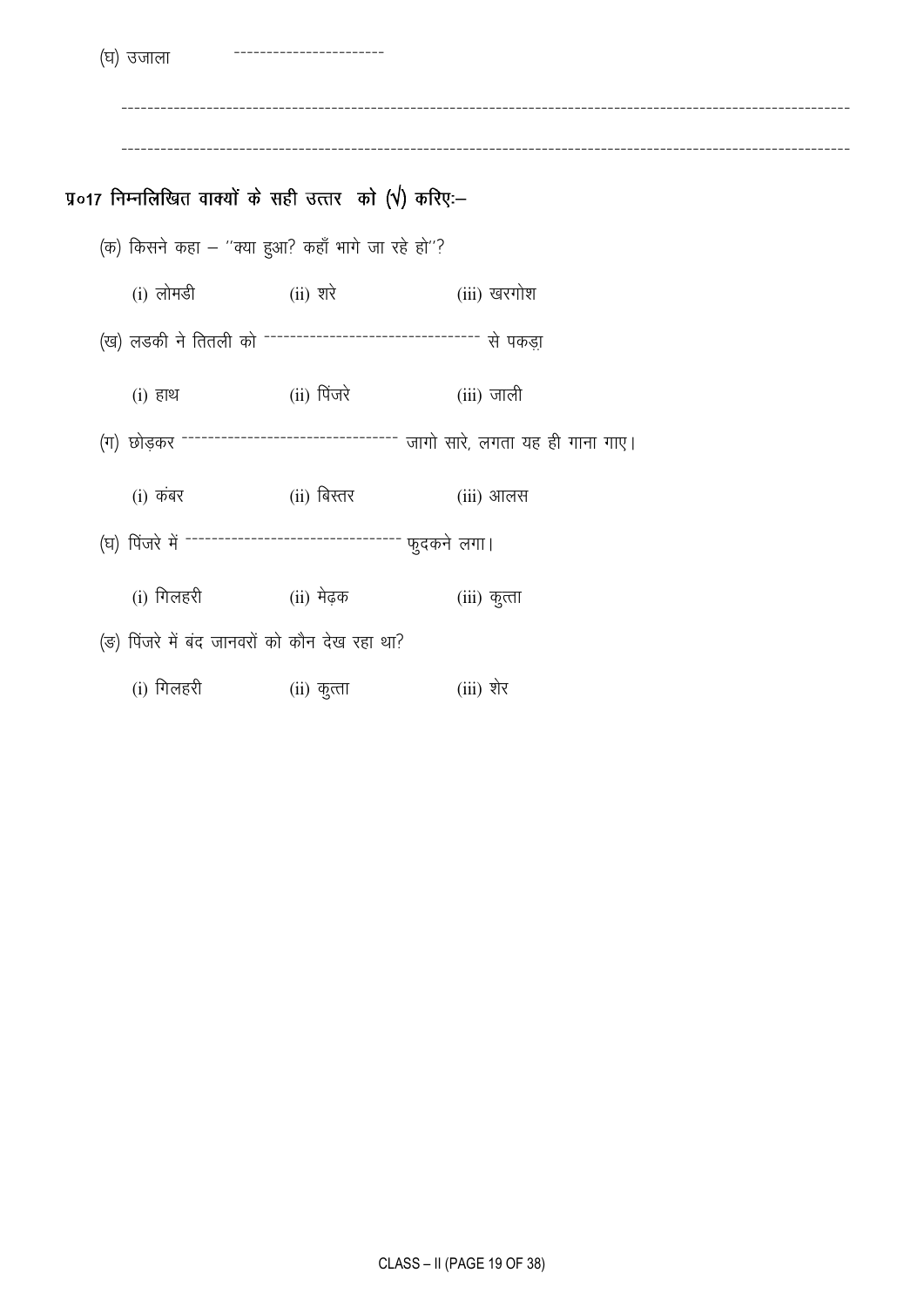## **MATHEMATICS**

#### **NOTE: MAKE SURE YOU REVISE ALL THE SYLLABUS BEFORE SOLVING THE QUESTION BANK.**

|                | <b>SYLLABUS FOR PERIODIC TEST-1</b><br><b>CH-1: NUMBERS UP TO 200</b><br>CH-2: ADDITION<br><b>CH-3: DATA HANDLING</b>                                                                                                                                                                                                                                                         |
|----------------|-------------------------------------------------------------------------------------------------------------------------------------------------------------------------------------------------------------------------------------------------------------------------------------------------------------------------------------------------------------------------------|
| Q <sub>1</sub> | Answer the following questions:                                                                                                                                                                                                                                                                                                                                               |
|                |                                                                                                                                                                                                                                                                                                                                                                               |
|                | (b) The Hindu Arabic numerals for XX ________________________.                                                                                                                                                                                                                                                                                                                |
|                |                                                                                                                                                                                                                                                                                                                                                                               |
|                | (d) What is the smallest and the greatest 2 -digit numbers? $\frac{1}{\sqrt{1-\frac{1}{\sqrt{1-\frac{1}{\sqrt{1-\frac{1}{\sqrt{1-\frac{1}{\sqrt{1-\frac{1}{\sqrt{1-\frac{1}{\sqrt{1-\frac{1}{\sqrt{1-\frac{1}{\sqrt{1-\frac{1}{\sqrt{1-\frac{1}{\sqrt{1-\frac{1}{\sqrt{1-\frac{1}{\sqrt{1-\frac{1}{\sqrt{1-\frac{1}{\sqrt{1-\frac{1}{\sqrt{1-\frac{1}{\sqrt{1-\frac{1}{\sqrt$ |
|                |                                                                                                                                                                                                                                                                                                                                                                               |
|                | (f) $5 \text{ tens} + 9 \text{ ones} =$ _____________________.                                                                                                                                                                                                                                                                                                                |
|                | (g) $50 = 20 +$                                                                                                                                                                                                                                                                                                                                                               |
|                |                                                                                                                                                                                                                                                                                                                                                                               |
|                | 345 is ______________ (even / odd) number.<br>(i)                                                                                                                                                                                                                                                                                                                             |
|                |                                                                                                                                                                                                                                                                                                                                                                               |
|                |                                                                                                                                                                                                                                                                                                                                                                               |
| Q <sub>2</sub> | Write 'True' or 'False' for the following:                                                                                                                                                                                                                                                                                                                                    |
|                | (a) The smallest even number is 4.                                                                                                                                                                                                                                                                                                                                            |
|                | (b) The short form of $400 + 30 + 4 = 444$                                                                                                                                                                                                                                                                                                                                    |
|                | (c) The Hindu-Arabic numerals for $X$ is 10.                                                                                                                                                                                                                                                                                                                                  |
|                | (d) The number just comes after 99 is 100.                                                                                                                                                                                                                                                                                                                                    |
|                | (e) 268, 345, 765, 989 is an ascending order.                                                                                                                                                                                                                                                                                                                                 |
|                | The place value 6 in $675$ is 600.<br>(f)                                                                                                                                                                                                                                                                                                                                     |
|                | 141 comes between 145 and 146.<br>(g)                                                                                                                                                                                                                                                                                                                                         |
|                | (h) The face value of $6 \text{ in } 67$ is $60$ .                                                                                                                                                                                                                                                                                                                            |
|                | $11 \times 6 = 77$<br>(i)                                                                                                                                                                                                                                                                                                                                                     |
|                | $12 \times 5 = 60$<br>(i)                                                                                                                                                                                                                                                                                                                                                     |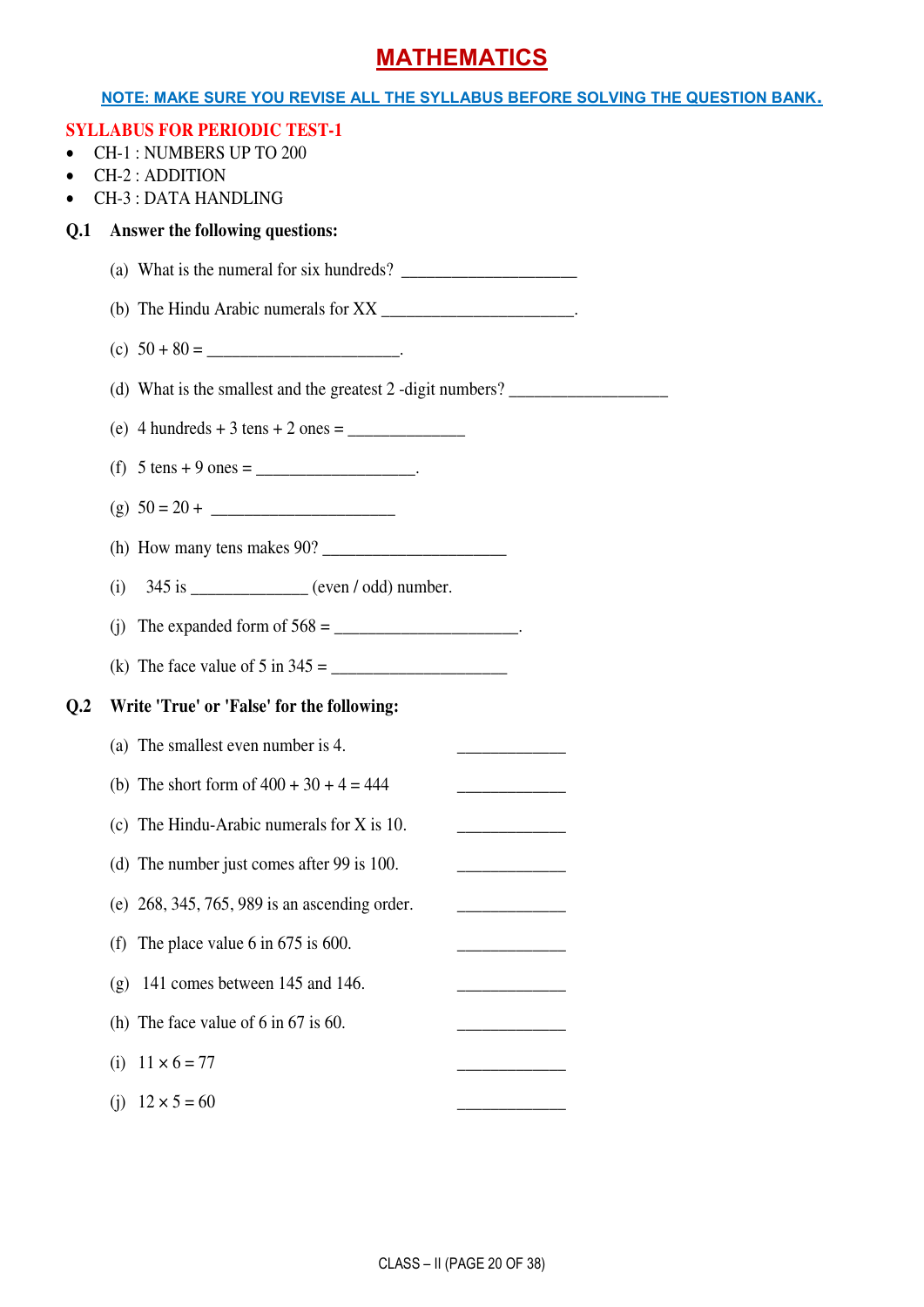## **Q.3 Look at the following letters and choose the correct option:**

|            | $\bf R$                         |                | M               | L                           | E | $\mathbf A$ |            |           |                       |                |                                                                       |             |
|------------|---------------------------------|----------------|-----------------|-----------------------------|---|-------------|------------|-----------|-----------------------|----------------|-----------------------------------------------------------------------|-------------|
| (i)        |                                 |                |                 |                             |   |             |            |           |                       |                |                                                                       |             |
|            | (a) third                       |                |                 |                             |   |             |            |           |                       |                | (b) second (c) first                                                  | (d) fourth  |
| (ii)       |                                 |                |                 |                             |   |             |            |           |                       |                |                                                                       |             |
|            | $(a)$ fifth                     |                |                 |                             |   | $(b)$ third |            |           |                       |                | (c) fourth                                                            | (d) second  |
|            |                                 |                |                 |                             |   |             |            |           |                       |                |                                                                       |             |
|            | $(a)$ first                     |                |                 |                             |   |             | (b) fourth |           |                       |                | (c) second                                                            | (d) third   |
|            |                                 |                |                 |                             |   |             |            |           |                       |                |                                                                       |             |
|            | $(a)$ fifth                     |                |                 |                             |   |             | (b) fourth |           |                       |                | (c) second                                                            | $(d)$ third |
|            |                                 |                |                 |                             |   |             |            |           |                       |                | (v) Letter 'A' is at the $\frac{1}{\sqrt{2}}$ position from the left. |             |
|            | $(a)$ fifth                     |                |                 |                             |   |             |            |           |                       |                | (b) fourth (c) second                                                 | $(d)$ first |
|            |                                 |                |                 | Add the following numbers:  |   |             |            |           |                       |                |                                                                       |             |
| (i)        |                                 | 5 <sup>5</sup> | 3               |                             |   |             |            | (ii)      | 5 <sup>5</sup>        | 7              |                                                                       |             |
|            | $+$                             | $\mathbf{1}$   | $5\overline{)}$ |                             |   |             |            | $+2$      |                       | 3              |                                                                       |             |
|            |                                 | 6              | 8               |                             |   |             |            |           | 7                     | $\overline{4}$ |                                                                       |             |
|            |                                 |                |                 |                             |   |             |            |           |                       |                |                                                                       |             |
| (iii)      |                                 | 4              | 4               |                             |   |             | (ii)       |           | $\mathbf{1}$          | 7              |                                                                       |             |
|            | $+$                             | $\mathbf{1}$   | 5               |                             |   |             |            |           | $+8$                  | 3              |                                                                       |             |
|            |                                 |                | 8               |                             |   |             |            |           | 6                     | $\overline{4}$ |                                                                       |             |
|            | Match the following:            |                |                 |                             |   |             |            |           |                       |                |                                                                       |             |
|            |                                 |                |                 |                             |   |             |            | Column B  |                       |                |                                                                       |             |
|            | Column A<br><b>Hindu-Arabic</b> |                |                 |                             |   |             |            |           | <b>Roman Numerals</b> |                |                                                                       |             |
| (i)        | 10                              |                |                 |                             |   |             |            | $(a)$ XII |                       |                |                                                                       |             |
| (ii) 5     |                                 |                |                 |                             |   |             | $(b)$ IV   |           |                       |                |                                                                       |             |
| $(iii)$ 12 |                                 |                |                 |                             |   |             | (c) X      |           |                       |                |                                                                       |             |
| $(iv)$ 4   |                                 |                |                 |                             |   |             | $(d)$ V    |           |                       |                |                                                                       |             |
| (a)        |                                 |                |                 | Arrange in ascending order: |   |             |            |           |                       |                |                                                                       |             |
|            | (i)                             |                |                 | 120, 196, 103, 116          |   |             |            |           |                       |                |                                                                       |             |
|            |                                 |                |                 |                             |   |             |            |           |                       |                |                                                                       |             |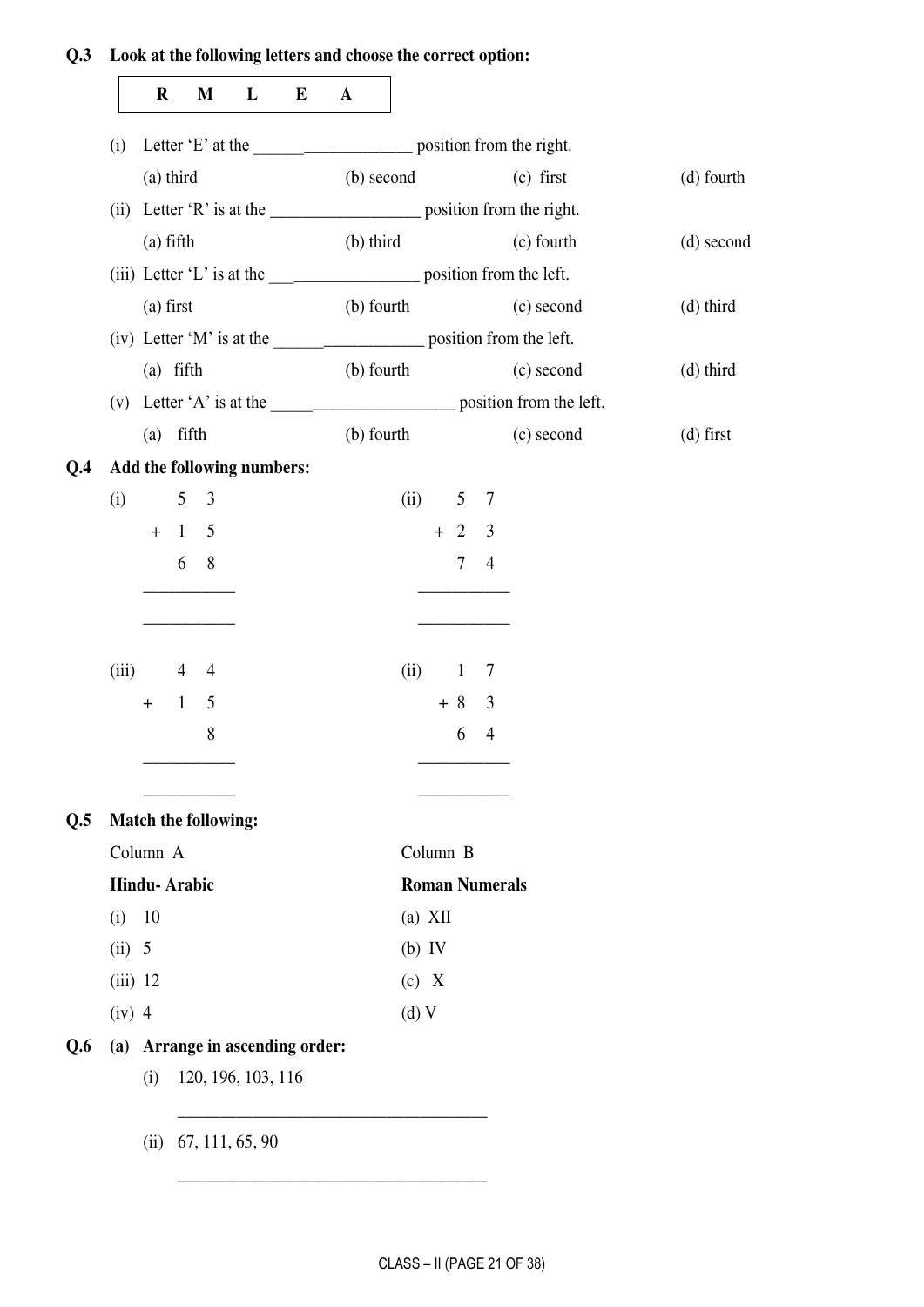### (b) Arrange in descending order:

- $(i)$  80, 178, 140, 155
- (ii)  $168, 245, 165, 89$

## Q.7 Fill in the blanks using Roman numerals:

- 
- 
- (c) There are \_\_\_\_\_\_\_\_\_\_\_\_\_\_\_\_\_\_\_\_\_\_ members in our family.

#### **Dodging Tables:**  $0.8$

- (c)  $3 \times 4 =$ (d)  $12 \times 4 =$ (e) \_\_\_\_\_\_\_\_\_\_\_\_\_\_\_  $\times 3 = 27$ (f)  $8 \times \_$  = 32 (i)  $\times 7 = 42$
- 
- (k)  $9 \times$  \_\_\_\_\_\_\_\_\_\_\_\_\_\_\_\_\_\_\_\_ = 63
- (1)  $10 \times$  \_\_\_\_\_\_\_\_\_\_\_\_\_\_\_\_\_\_\_ = 40

#### $0.9$ **Word Problems:**

(a) A village sarpanch gave 124 blankets to a children home and 55 blankets to the village hospital. How many blankets in all were given by the sarpanch?

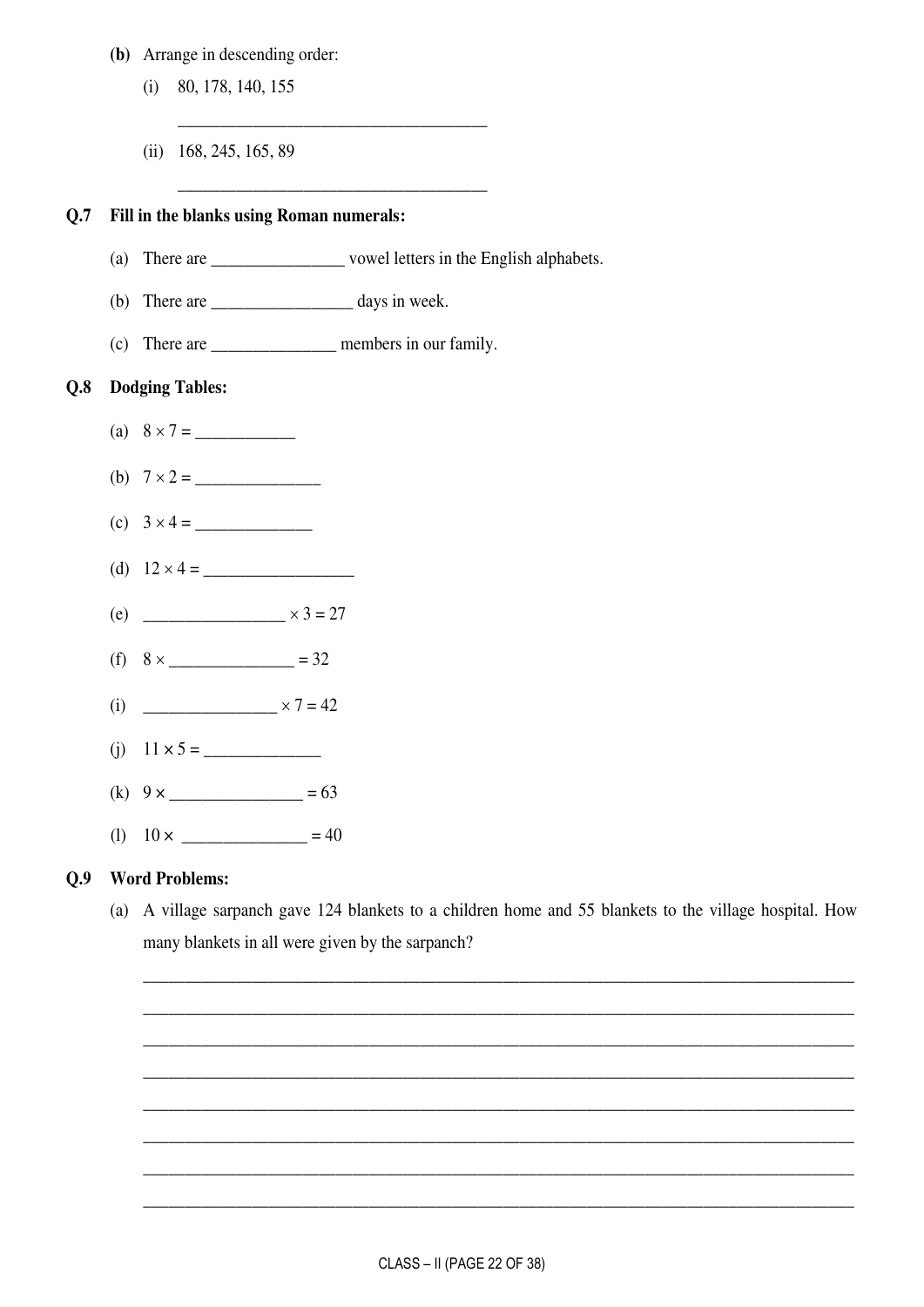|     | III. How many total number of sweets were distributed?                                                |
|-----|-------------------------------------------------------------------------------------------------------|
|     |                                                                                                       |
|     |                                                                                                       |
|     |                                                                                                       |
|     |                                                                                                       |
|     |                                                                                                       |
|     |                                                                                                       |
|     |                                                                                                       |
| (c) | A shopkeeper sold 189 bananas on Monday and 234 bananas on Tuesday. How many bananas did he           |
|     | sell in two days?                                                                                     |
|     |                                                                                                       |
|     |                                                                                                       |
|     |                                                                                                       |
|     |                                                                                                       |
|     |                                                                                                       |
|     |                                                                                                       |
|     |                                                                                                       |
|     | (d) In a bus there are 15 men, 12 women and 18 children. How many persons are there in the bus?       |
|     |                                                                                                       |
|     |                                                                                                       |
|     |                                                                                                       |
|     |                                                                                                       |
|     |                                                                                                       |
|     |                                                                                                       |
|     |                                                                                                       |
|     | Q.10 Write the sum of the place value and the face value of underlined digit in the given number 127. |
|     |                                                                                                       |
|     |                                                                                                       |
|     |                                                                                                       |
|     |                                                                                                       |
|     |                                                                                                       |
|     |                                                                                                       |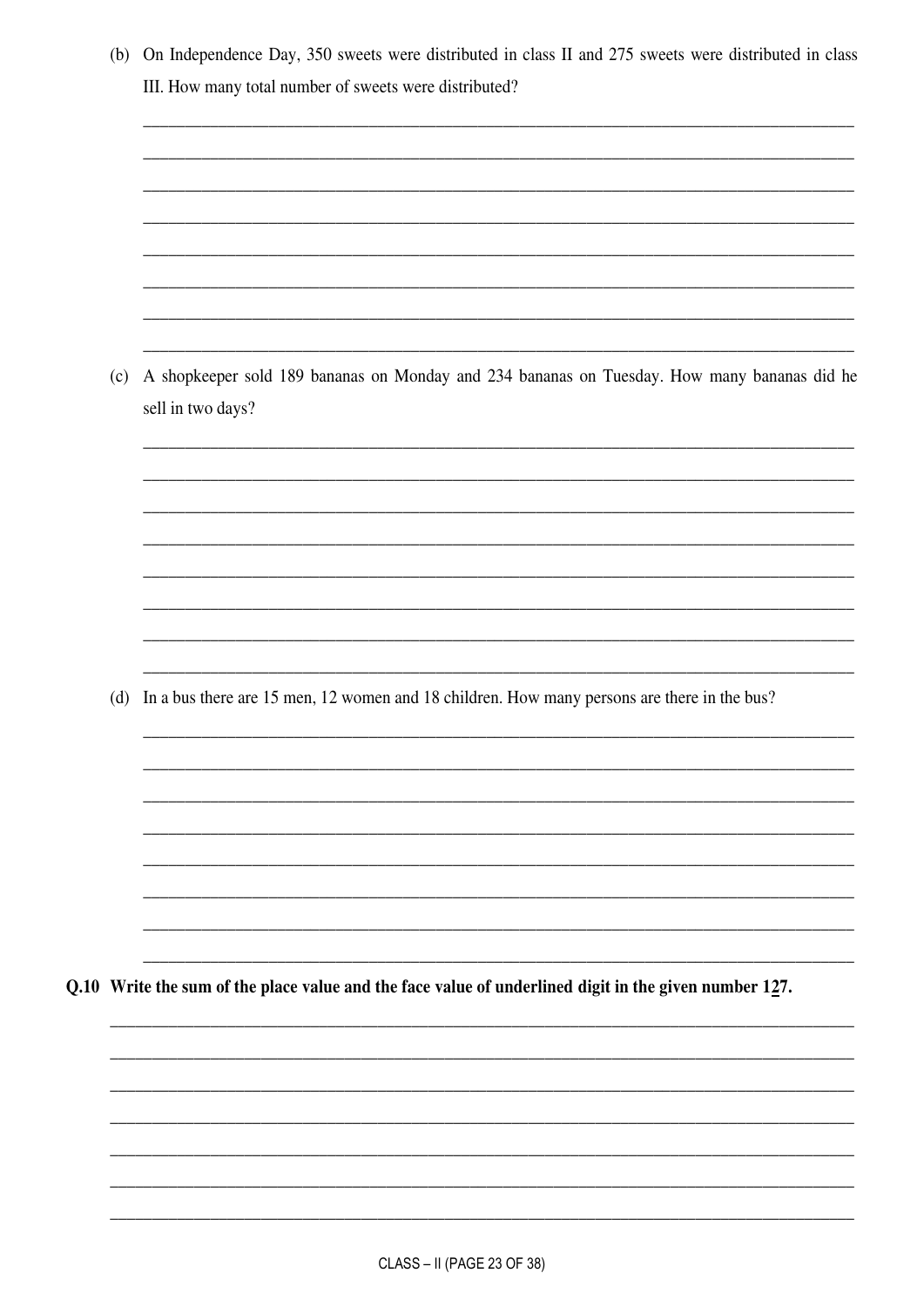**Q.11 The number of stamps collected by four friends Aadi, Yash, Vibha and Pari are 453, 572, 132 and 242 respectively.** 

Based upon this information, answer the following questions:

- (a) Who collected the maximum number and minimum number of stamps?
- \_\_\_\_\_\_\_\_\_\_\_\_\_\_\_\_\_\_\_\_\_\_\_\_\_\_\_\_\_\_\_\_\_\_\_\_\_\_\_\_\_\_\_\_\_\_\_\_\_\_\_\_\_\_\_\_\_\_\_\_\_ (b) Find the total number of stamps collected by Vibha and Aadi. \_\_\_\_\_\_\_\_\_\_\_\_\_\_\_\_\_\_\_\_\_\_\_\_\_\_\_\_\_\_\_\_\_\_\_\_\_\_\_\_\_\_\_\_\_\_\_\_\_\_\_\_\_\_\_\_\_\_\_\_\_ \_\_\_\_\_\_\_\_\_\_\_\_\_\_\_\_\_\_\_\_\_\_\_\_\_\_\_\_\_\_\_\_\_\_\_\_\_\_\_\_\_\_\_\_\_\_\_\_\_\_\_\_\_\_\_\_\_\_\_\_\_ \_\_\_\_\_\_\_\_\_\_\_\_\_\_\_\_\_\_\_\_\_\_\_\_\_\_\_\_\_\_\_\_\_\_\_\_\_\_\_\_\_\_\_\_\_\_\_\_\_\_\_\_\_\_\_\_\_\_\_\_\_ (c) Arrange the given numbers in ascending order. \_\_\_\_\_\_\_\_\_\_\_\_\_\_\_\_\_\_\_\_\_\_\_\_\_\_\_\_\_\_\_\_\_\_\_\_\_\_\_\_\_\_\_\_\_\_\_\_\_\_\_\_\_\_\_\_\_\_\_\_\_ (d) Write the number names: 453 \_\_\_\_\_\_\_\_\_\_\_\_\_\_\_\_\_\_\_\_\_\_\_\_\_\_\_\_\_\_\_\_\_\_\_\_\_\_\_\_\_\_\_\_\_\_\_\_\_\_\_\_\_\_\_\_\_\_\_\_\_\_\_\_\_\_\_\_\_\_\_ (e) Number of stamps collected by  $Yash = 572 =$  hundreds tens ones Q.12 Put  $\langle \cdot, \cdot \rangle$  or = in the given blanks: (a) 90 + 10 \_\_\_\_\_\_\_\_\_\_\_ 88 + 12
	- $(iii)$  IX 9
	- (iii) 100 10 \_\_\_\_\_\_\_\_\_\_\_\_\_\_\_ 100 + 10
- **Q.13 The number of children in class II came to school on different days are given below:**

| <b>DAYS</b> | <b>Number of students</b> |
|-------------|---------------------------|
| Monday      | 36                        |
| Tuesday     | 38                        |
| Wednesday   | 35                        |
| Thursday    | 37                        |
| Friday      | 31                        |
| Saturday    | 35                        |

Study the list and answer the following questions:

- (a) On which day least number of children came to the school?
- (b) On which two days same number of children came to the school?
- (c) On which day maximum number of children came?
- (d) How many more children were on Wednesday than Thursday?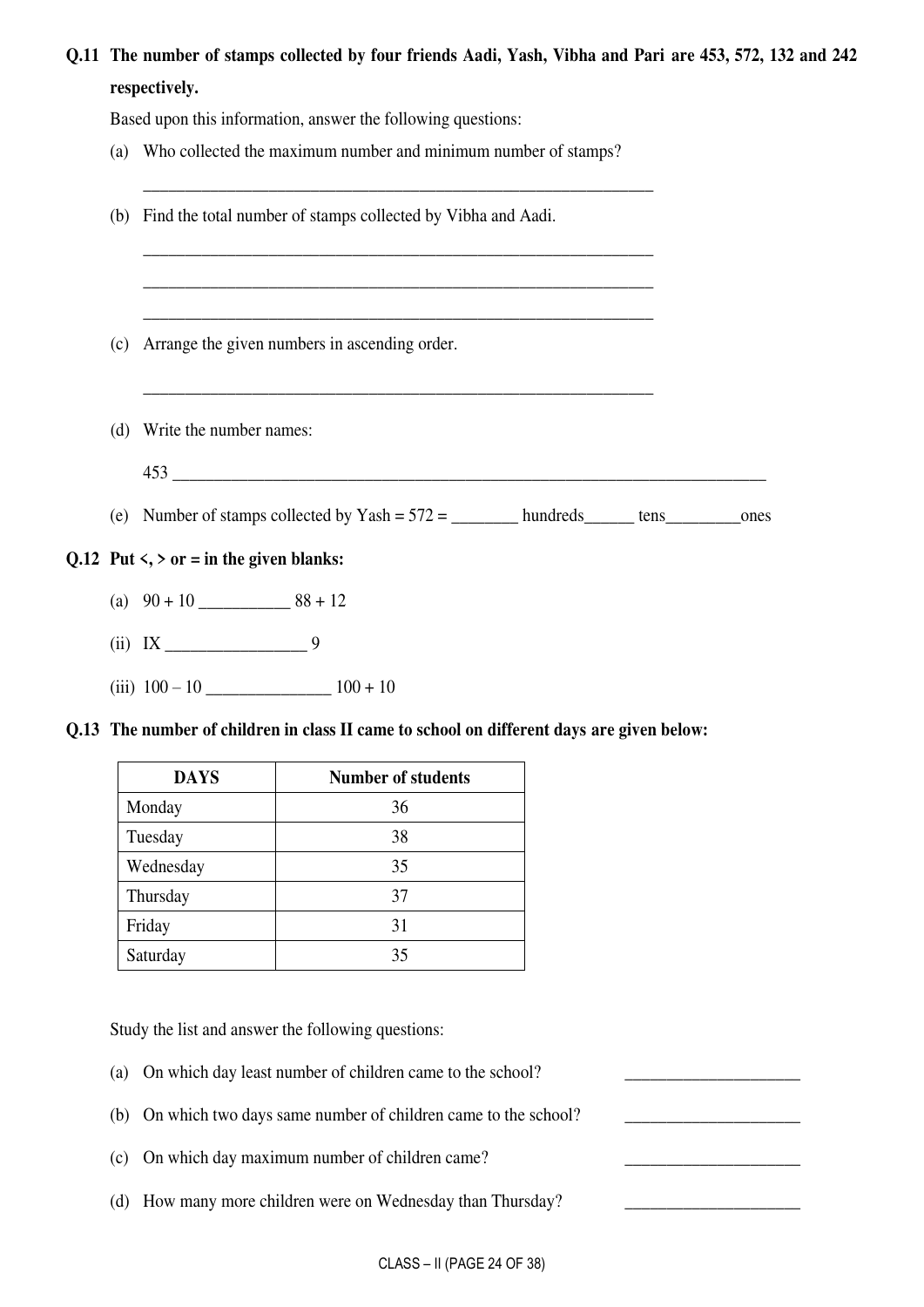## **Q.14 Aditya decided to conduct a study on most popular car colour. So he stood outside his house and recorded the observation about 50 cars passed from there.**

This was what he observed.

| <b>Car Color</b>        | <b>Number of cars</b> |
|-------------------------|-----------------------|
| <b>Red Car</b>          | 16                    |
| Green Car <sup>C</sup>  | 12                    |
| Blue Car                | 5.                    |
| <b>Black Car</b>        |                       |
| Orange Car <sup>o</sup> | 13                    |

Now, read the above table and answer the following questions:

- (a) How many cars did Aditya count?
- (b) How many blue cars did Aditya count?
- (d) How many green cars did Aditya count?
- (e) What is the most popular colour car according to his observation? \_\_\_\_\_\_\_\_\_\_\_\_\_\_\_\_\_\_\_\_\_\_\_
- (f) What is the least popular colour car according to his observation?

## $\div$  **MATH BEYOND WORKSHEET- DO PAGES 3 TO 10 IN THE BOOK ONLY.**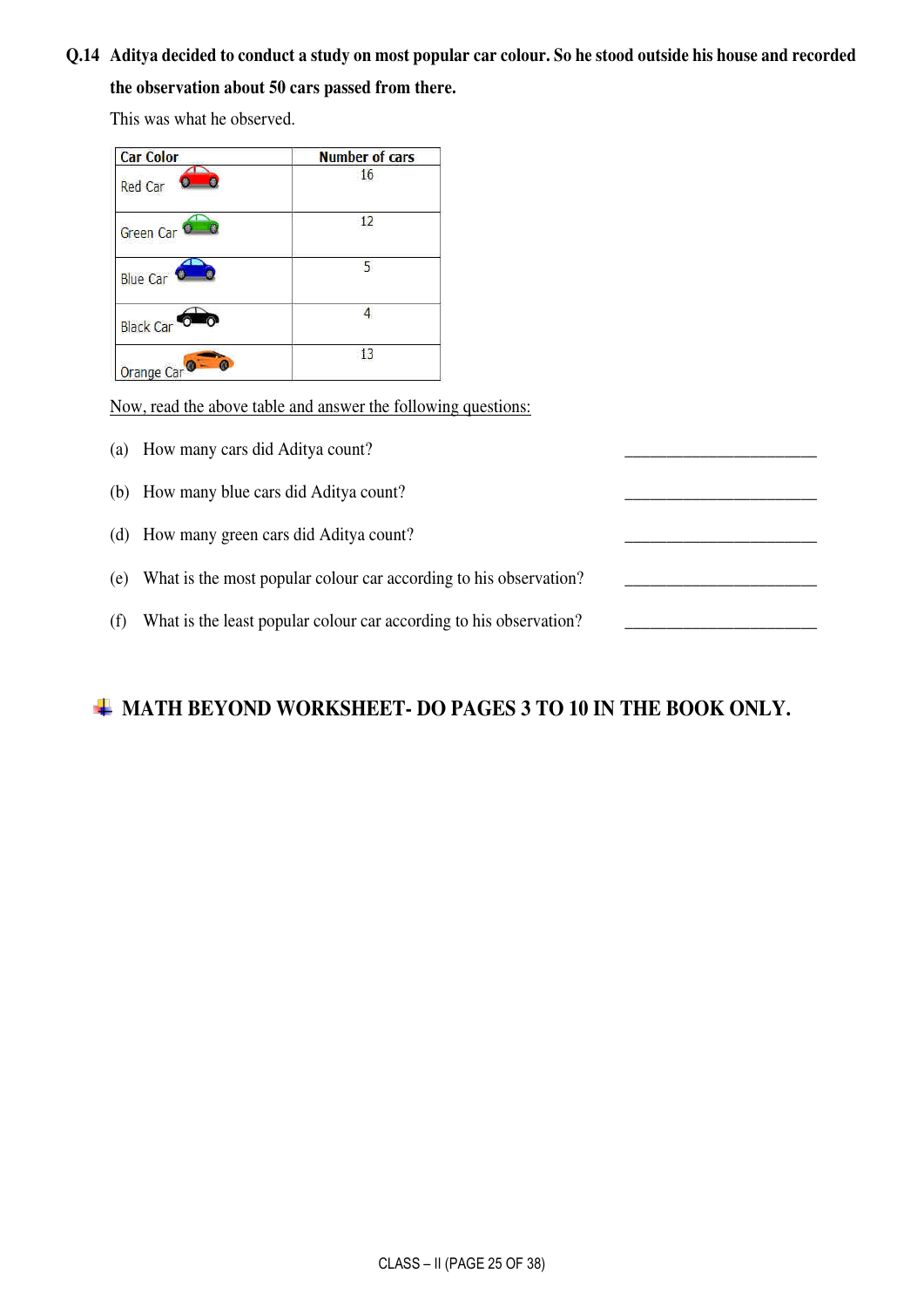## **EVS**

## **SYLLABUS FOR PERIODIC TEST-1:**

- CH-1 MYSELF
- CH-2 MY BODY
- CH-3 GROWING UP
- CH-4 CLOTHES WE WEAR

### **Q.1 Fill in the blanks with correct answer:**

- (a) We have two \_\_\_\_\_\_\_\_\_\_\_\_\_\_\_\_\_\_\_\_\_\_\_\_\_\_\_\_\_\_\_\_\_ in our body which look like beans.
- (b) The name of my school is  $\blacksquare$
- (c) \_\_\_\_\_\_\_\_\_\_\_\_\_\_\_\_\_\_\_\_\_\_\_\_\_\_\_\_\_ organs are those parts of our body which we can see.
- (d) The colour of our \_\_\_\_\_\_\_\_\_\_\_\_\_\_\_\_\_\_\_\_\_\_\_\_\_\_\_\_\_\_\_\_\_\_\_\_ remains the same throughout our life.
- (e) There are some people who wear special clothes called \_\_\_\_\_\_\_\_\_\_\_\_\_\_\_\_\_\_\_\_\_\_\_\_\_\_\_ at their place.
- (f) The stitches the cloth to make beautiful dresses.
- (g) All \_\_\_\_\_\_\_\_\_\_\_\_\_\_\_\_\_\_\_\_\_\_\_\_\_\_\_\_ things grow.
- (h) The \_\_\_\_\_\_\_\_\_\_\_\_\_\_\_\_\_\_\_\_\_\_\_\_\_\_\_\_\_\_\_\_ feeds on the mulberry leaves.
- (i) A big plant grows from a  $\Box$
- (i) The is inside our head and it helps us to think, learn and remember.

#### **Q.2 Choose the correct answer:**

- (a) Which one is an external organ?
- (i) Skin (ii) Brain (iii) Stomach
- (b) We wear cotton clothes in \_\_\_\_\_\_\_\_\_\_\_\_\_\_\_ season.
- (i) winter (ii) summer (iii) rainy
- (c) Who weaves cloth on loom?
	- (i) Weaver (ii) Shepherd (iii) Farmer
- (d) We get wool from the hair of \_\_\_\_\_\_\_\_\_\_\_\_\_\_\_, camel and rabbit.
	- (i) snake (ii) crocodile (iii) sheep
- (e) Which internal organ helps us to breathe and supply oxygen to all parts of the body?
	- (i) Stomach (ii) Lungs (iii) Kidneys
- (f) We wear  $\frac{1}{\sqrt{2}}$  we wear  $\frac{1}{\sqrt{2}}$  to cover our body.
	- (i) clothes (ii) gumboots (iii) yarn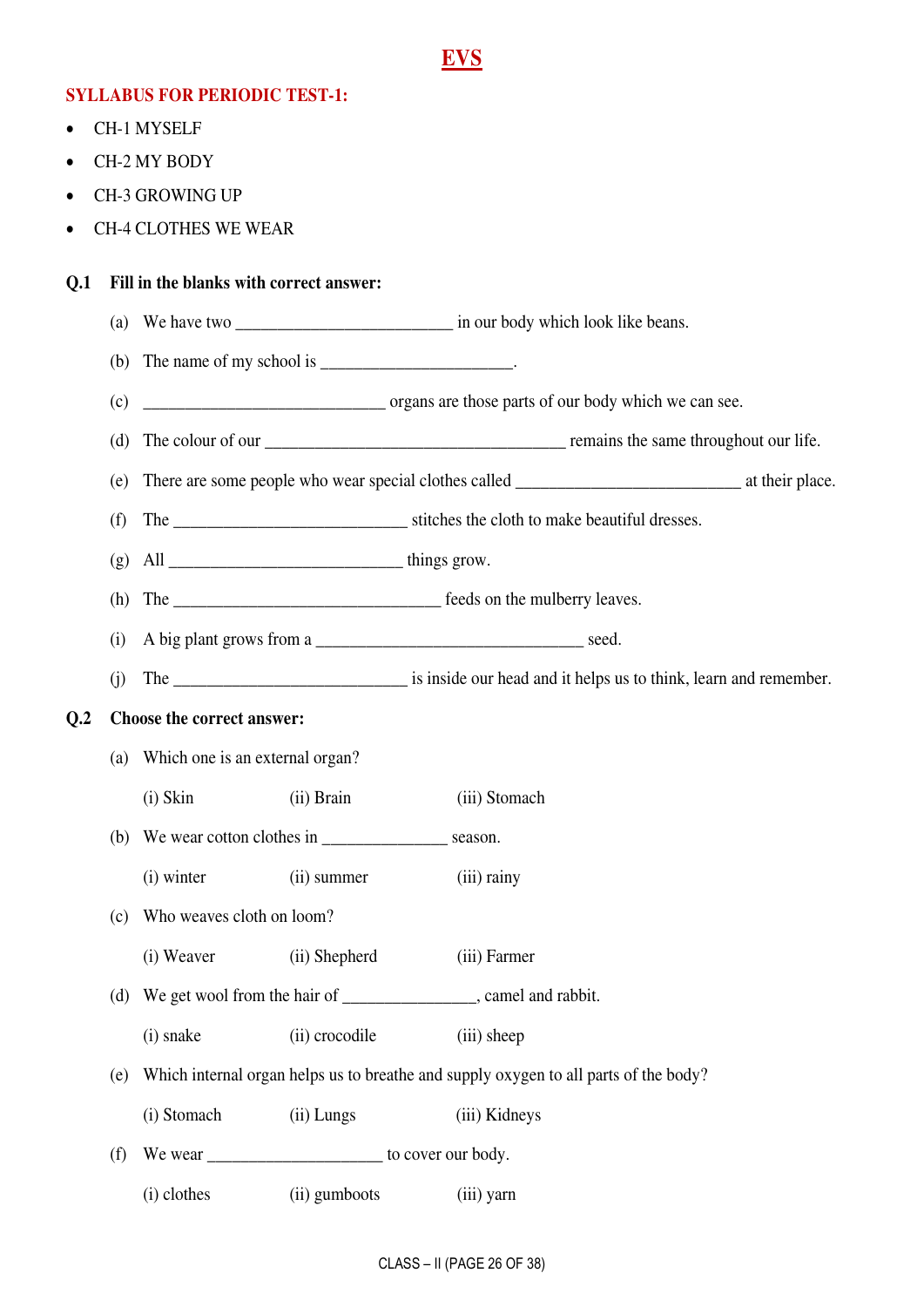## Q.3 Write 'Yes' or 'No' for the following:

- (a) The sheep feeds on the mulberry leaves.
- (b) A doctor uses a stethoscope to listen to the heartbeats.
- (c) The ears does not help us to hear different sounds.
- (d) Woollen clothes absorb sweat easily.

#### Answer the following questions:  $Q.4$

- (a) What do we wear when we go out in rain?
- (b) How does a bird grow?
- (c) Give two examples of living and non-living things.
- (d) What are living things?
- (e) How do lungs help us?
- (f) Distinguish between internal and external organs.
- (g) What does the heart do?
- (h) Write four types of different materials.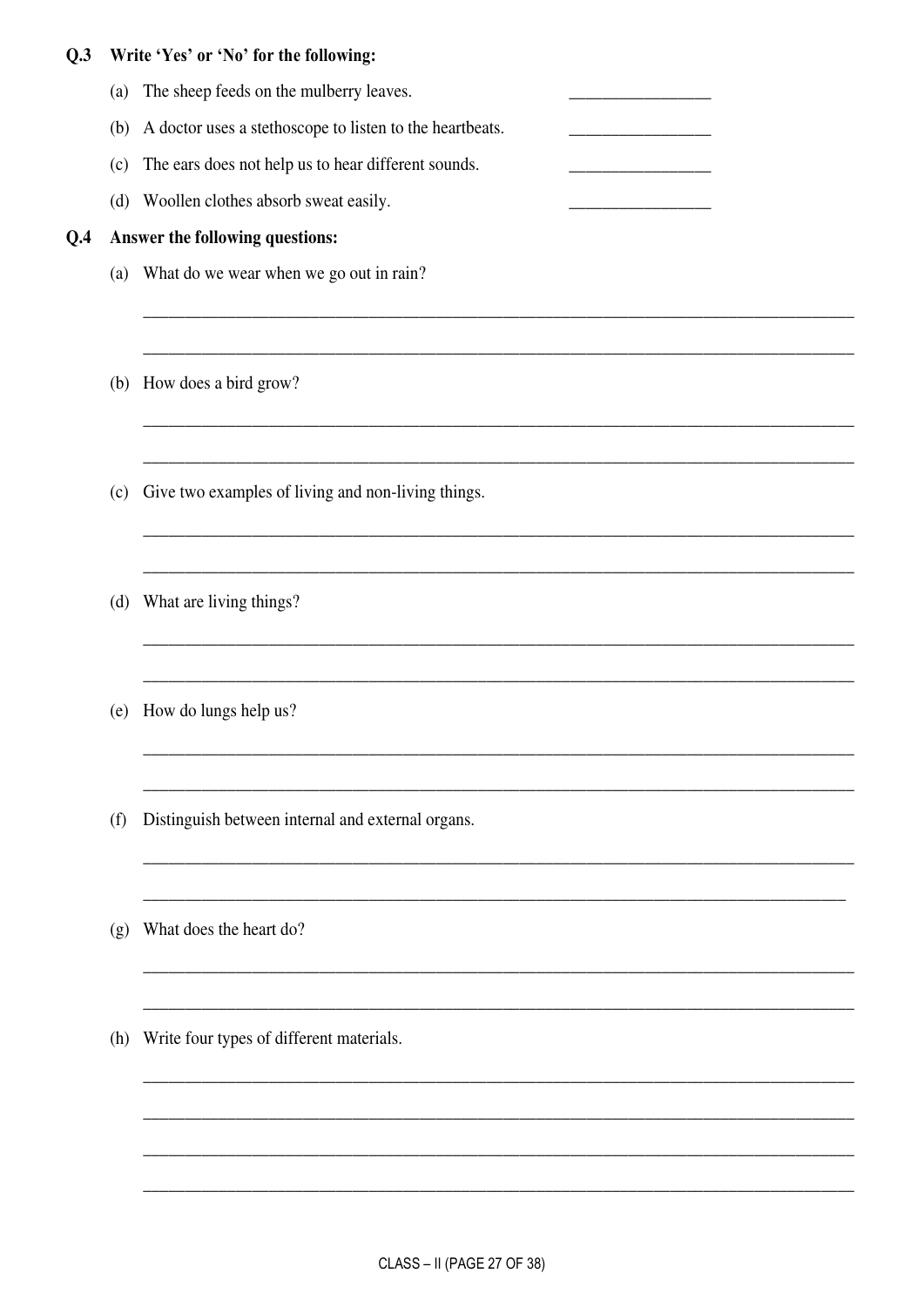Q.5 Name the following picture in the correct order:



Q.6 Write the correct names for the following pictures:

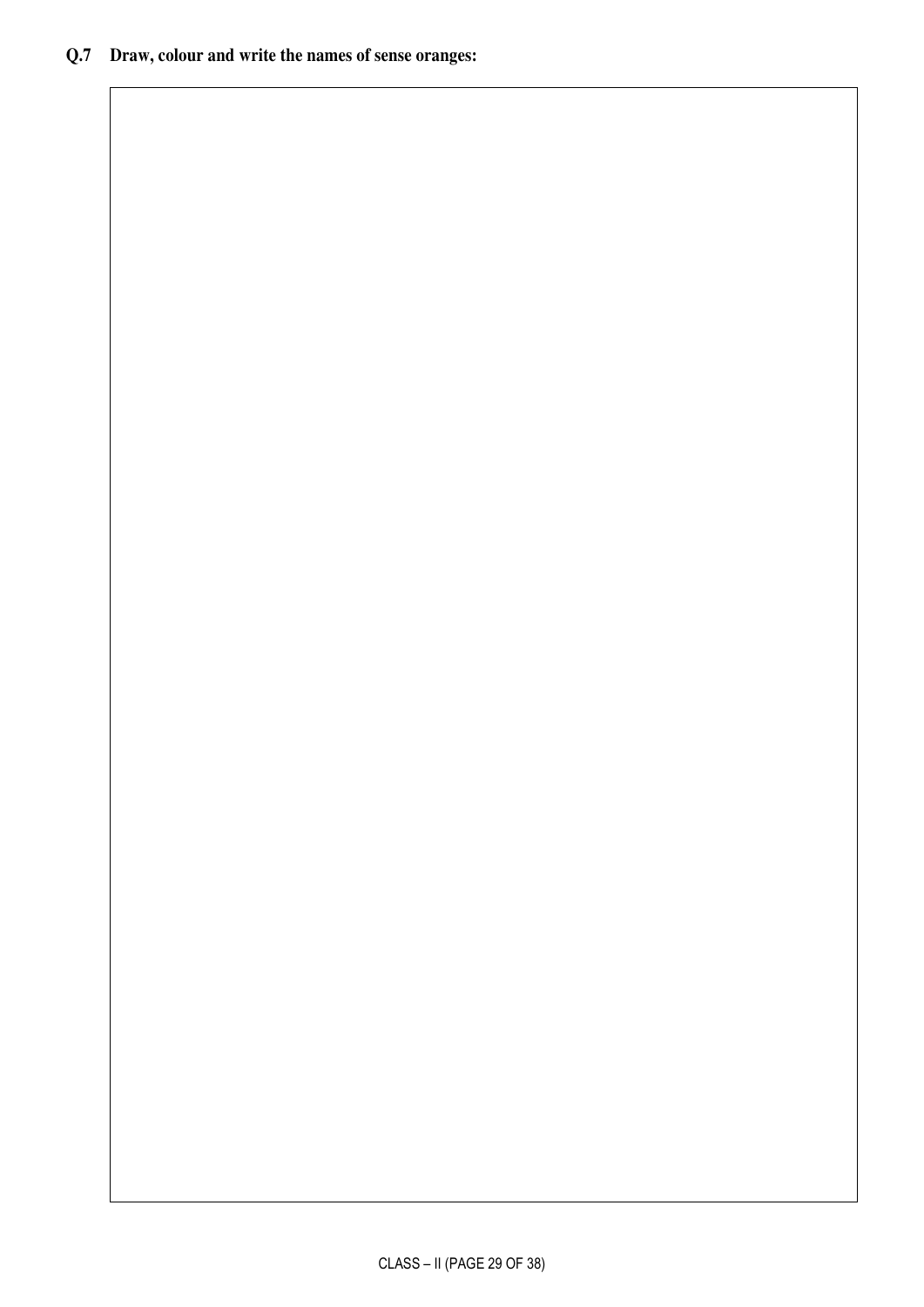## **GENERAL KNOWLEDGE**

#### **SYLLABUS FOR PERIODIC TEST-1:**

- **WORLD VISION** : CH-1 TO 12
- **21ST CENTURY SKILLS :** CH 1 TO 5

### **Q.1 Fill in the blanks:**

|     | (a)        | I love to play                                                                                            |       |                     |
|-----|------------|-----------------------------------------------------------------------------------------------------------|-------|---------------------|
|     | (b)        |                                                                                                           |       |                     |
|     | (c)        |                                                                                                           |       |                     |
|     | (d)        |                                                                                                           |       |                     |
|     | (e)        | is the harvest festival of Uttar Pradesh.                                                                 |       |                     |
|     | (f)        | $\frac{1}{2}$ is the Indian actress who is on the main jury of the 75 <sup>th</sup> Cannes Film Festival. |       |                     |
|     | (g)        |                                                                                                           |       |                     |
|     | (h)        |                                                                                                           |       |                     |
|     | (i)        | is a popular food of my state.                                                                            |       |                     |
|     | (i)        | The first known human case of H3N8 bird flu has been reported in _________________________.               |       |                     |
|     | (k)        | is my favourite cartoon character/ superhero.                                                             |       |                     |
|     | $\left($ l |                                                                                                           |       |                     |
|     |            |                                                                                                           |       |                     |
|     | (n)        | $\frac{1}{2}$ is worn in Sikkim.                                                                          |       |                     |
|     | $\circ$    | is brightly coloured bird which hunts with its long and sharp beak.                                       |       |                     |
|     | (p)        |                                                                                                           |       |                     |
|     | (q)        |                                                                                                           |       |                     |
| 0.2 |            | Match the great personalities with the names:                                                             |       |                     |
|     | (a)        | He received Noble Prize in Economics.                                                                     | (i)   | M.F. Hussain        |
|     | (b)        | He was known as Netaji.                                                                                   | (ii)  | Dr. APJ Abdul Kalam |
|     | (c)        | She was a nun who received Noble Peace Prize.                                                             | (iii) | Kalpana Chawla      |
|     | (d)        | She was the first Indian American astronaut to go to space.                                               | (iv)  | Dr. B.R. Ambedkar   |
|     | (e)        | He is known as the father of the Indian Constitution.                                                     | (v)   | Amartya Sen         |
|     | (f)        | Mother Teresa                                                                                             |       |                     |
|     | (g)        | Subhash Chandra Bose                                                                                      |       |                     |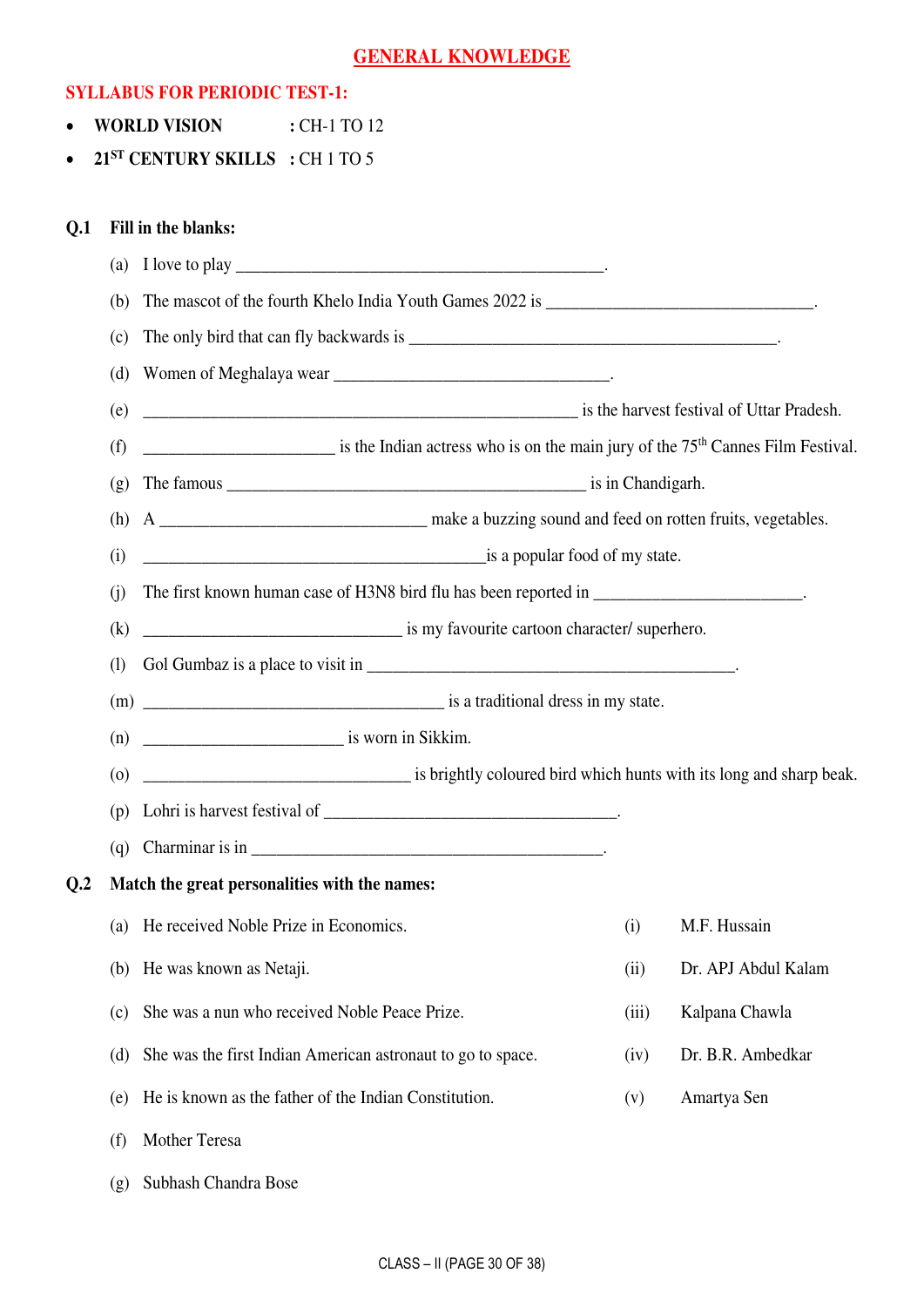## **Q.2 Identify the pictures and write their names:**

|     | (a) |                                                       | (b)                                                                    | (c)                  |
|-----|-----|-------------------------------------------------------|------------------------------------------------------------------------|----------------------|
|     | (e) |                                                       | (e)                                                                    | (f)                  |
|     | (g) |                                                       | (h)                                                                    | (i)                  |
| Q.4 |     | Choose the correct option:                            |                                                                        |                      |
|     | (a) | In which Indian state is Daal Baati Churma popular?   |                                                                        |                      |
|     |     | (i) Rajasthan                                         | (ii) Assam                                                             | (iii) Maharashtra    |
|     | (b) |                                                       | Which state is known for Makki di roti and Sarson da Saag?             |                      |
|     |     | (i) Haryana                                           | (ii) West Bengal                                                       | (iii) Punjab         |
|     | (c) | Of which state is Litti Chowkha the traditional dish? |                                                                        |                      |
|     |     | (i) West Bengal                                       | (ii) Kerala                                                            | (iii) Bihar          |
|     | (d) |                                                       | In which of these states are Idlis and coconut chutney commonly eaten? |                      |
|     |     | (i) Rajasthan                                         | (ii) Tamil Nadu                                                        | (iii) Sikkim         |
|     | (e) | Of which Indian state is Dhokla the traditional dish? |                                                                        |                      |
|     |     | (i) Rajasthan                                         | (ii) Gujarat                                                           | (iii) Madhya Pradesh |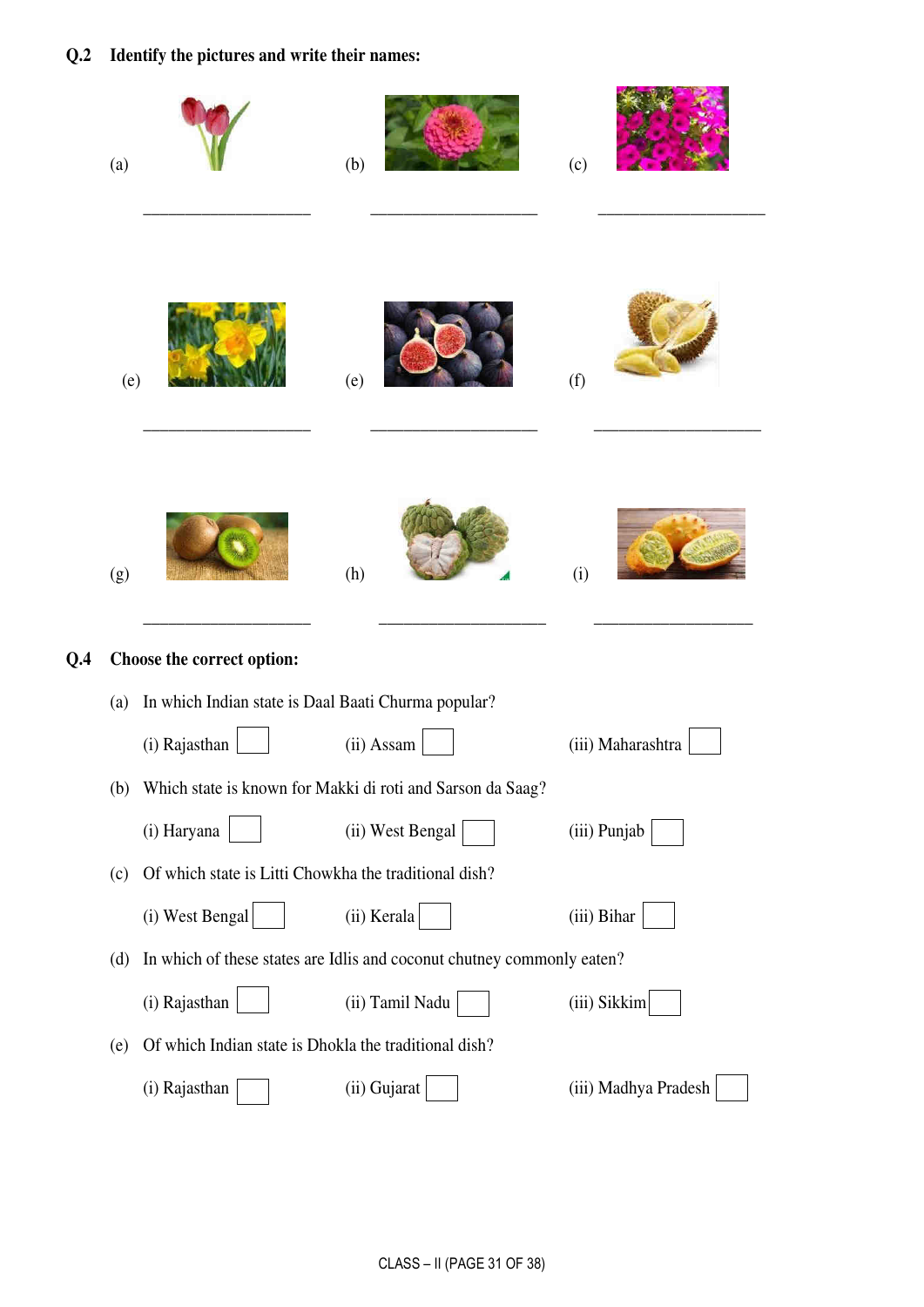

## **Q.6 Write 'Good' for hygienic habits and 'Bad' for unhygienic habits:**

| (b) We should not cover our mouth while coughing.<br>We should play video games all the time.<br>(c)<br>We should wash hands after using washroom.<br>(d)<br>We should brush our teeth twice a day.<br>(e)<br>We should wear neat and clean clothes.<br>(f)<br>We should have long and dirty nails.<br>(g)<br>We should play outdoor games.<br>(h) | (a) | We should change undergarments daily. |  |
|----------------------------------------------------------------------------------------------------------------------------------------------------------------------------------------------------------------------------------------------------------------------------------------------------------------------------------------------------|-----|---------------------------------------|--|
|                                                                                                                                                                                                                                                                                                                                                    |     |                                       |  |
|                                                                                                                                                                                                                                                                                                                                                    |     |                                       |  |
|                                                                                                                                                                                                                                                                                                                                                    |     |                                       |  |
|                                                                                                                                                                                                                                                                                                                                                    |     |                                       |  |
|                                                                                                                                                                                                                                                                                                                                                    |     |                                       |  |
|                                                                                                                                                                                                                                                                                                                                                    |     |                                       |  |
|                                                                                                                                                                                                                                                                                                                                                    |     |                                       |  |
|                                                                                                                                                                                                                                                                                                                                                    | (i) | We should take bath every day.        |  |
| We should wear dirty clothes.<br>(i)                                                                                                                                                                                                                                                                                                               |     |                                       |  |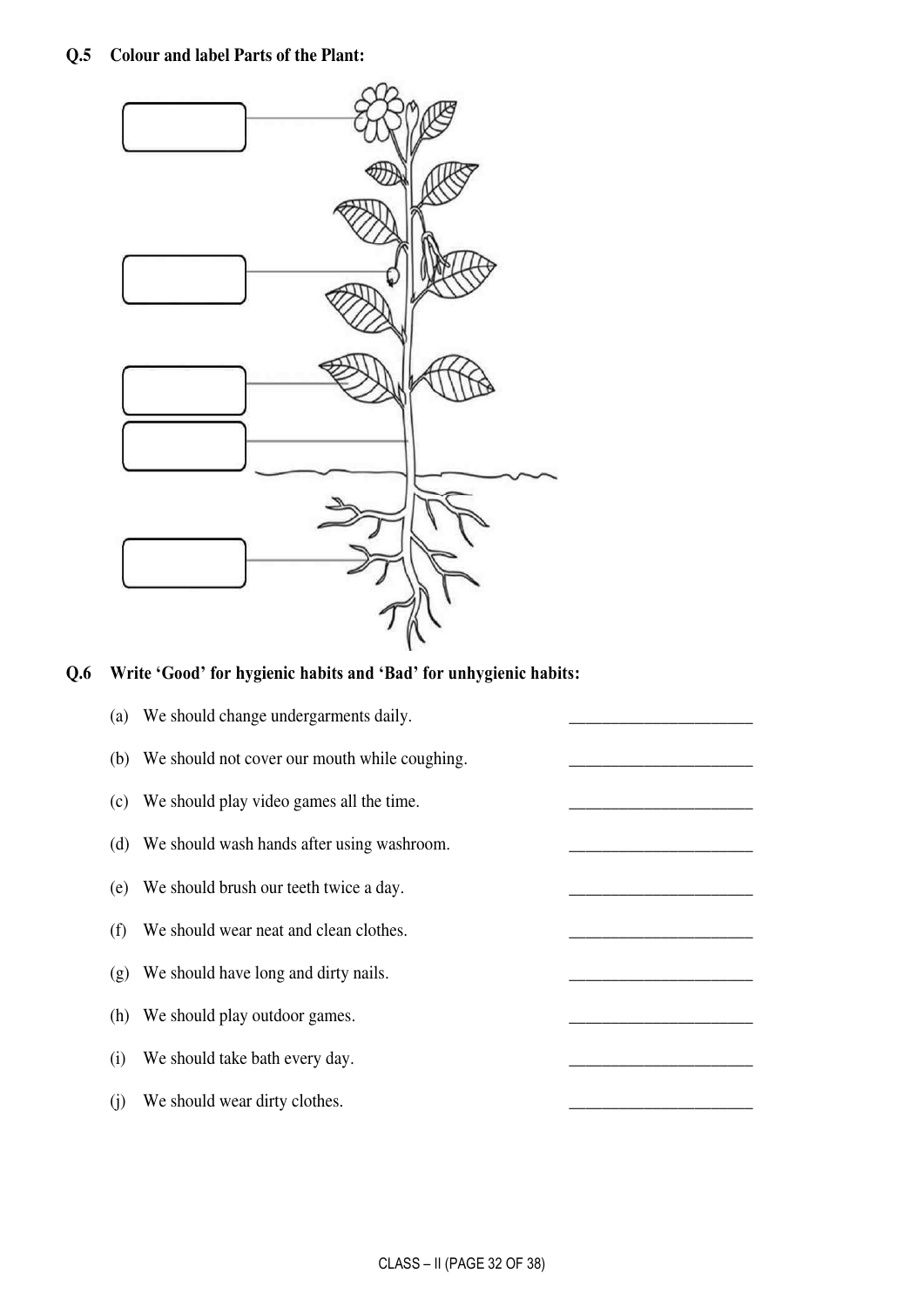## **Q.7 Write a letter to your grandparents by filling up blanks:**

|     | are |                                                                                                     |
|-----|-----|-----------------------------------------------------------------------------------------------------|
|     |     |                                                                                                     |
|     |     | Love from                                                                                           |
|     |     | $(h)$ and $\overline{\phantom{iiiiiiiiiiiiiiiiiiiiiiiiiiiiiiiiiiiiiiii}}$                           |
| Q.8 |     | Answer the following:                                                                               |
|     |     | (a) Which country appears on the top of the World Press Freedom Index 2022?                         |
|     |     | (b) Which is the harvest festival of Assam?                                                         |
|     |     | <u> 1989 - Johann Stoff, amerikansk politiker (* 1908)</u><br>(c) Name a place to visit in Lucknow. |
|     |     | (d) Which is the largest and heaviest bird?                                                         |
|     | (e) | On 5 May, who became the first Indian woman to climb five peaks above 8,000m?                       |
|     | (f) | What is the traditional dress of Gujarat?                                                           |
|     | (g) | Which is your favourite cartoon or TV program?                                                      |
|     | (h) | Write a thing that makes you happy.                                                                 |
|     | (i) | Which is national bird of India?                                                                    |
|     |     |                                                                                                     |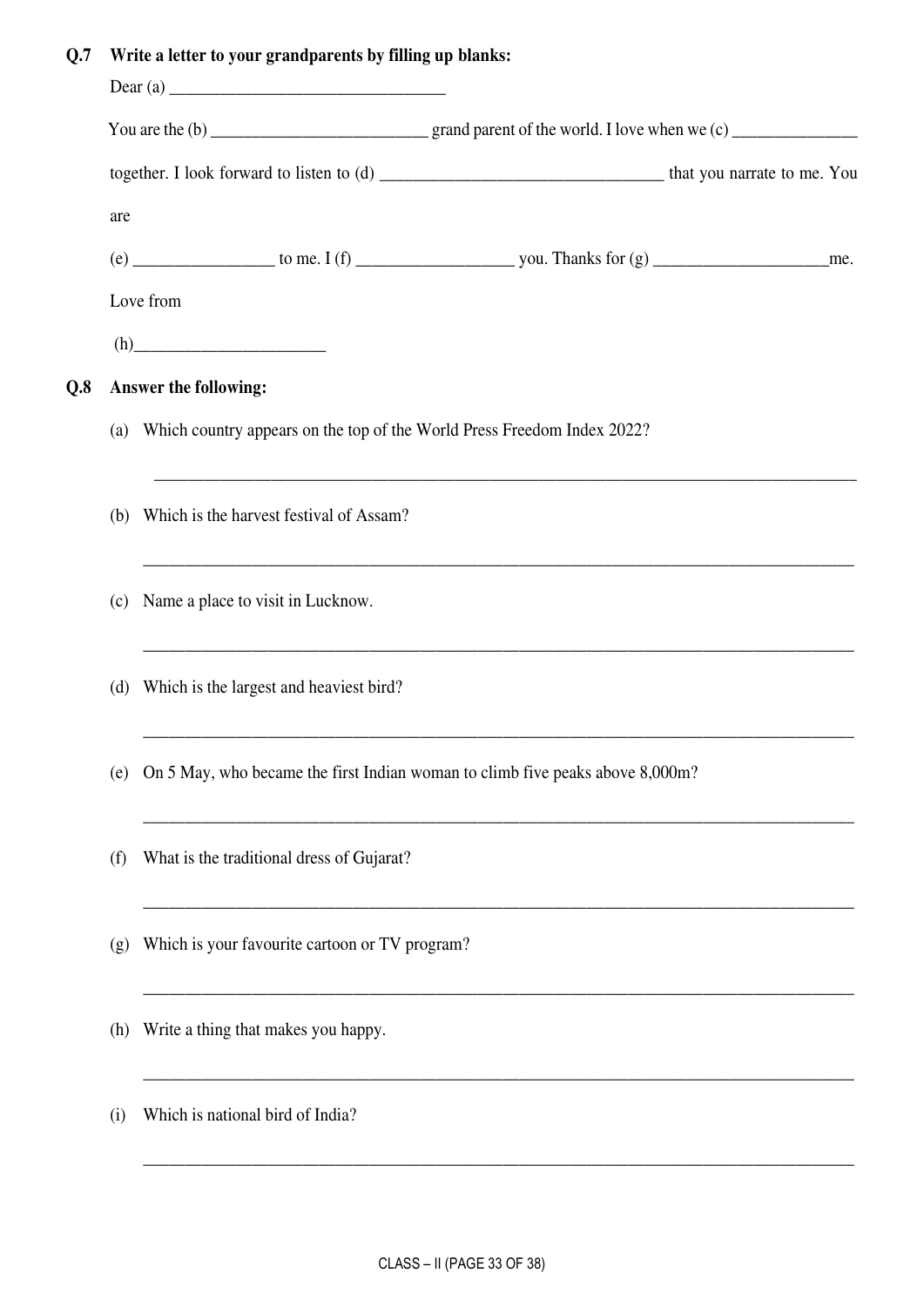(j) Name the insect that build a hill to live and love to eat almost anything.

\_\_\_\_\_\_\_\_\_\_\_\_\_\_\_\_\_\_\_\_\_\_\_\_\_\_\_\_\_\_\_\_\_\_\_\_\_\_\_\_\_\_\_\_\_\_\_\_\_\_\_\_\_\_\_\_\_\_\_\_\_\_\_\_\_\_\_\_\_\_\_\_\_\_\_\_\_\_\_\_\_\_\_\_\_

\_\_\_\_\_\_\_\_\_\_\_\_\_\_\_\_\_\_\_\_\_\_\_\_\_\_\_\_\_\_\_\_\_\_\_\_\_\_\_\_\_\_\_\_\_\_\_\_\_\_\_\_\_\_\_\_\_\_\_\_\_\_\_\_\_\_\_\_\_\_\_\_\_\_\_\_\_\_\_\_\_\_\_\_\_

\_\_\_\_\_\_\_\_\_\_\_\_\_\_\_\_\_\_\_\_\_\_\_\_\_\_\_\_\_\_\_\_\_\_\_\_\_\_\_\_\_\_\_\_\_\_\_\_\_\_\_\_\_\_\_\_\_\_\_\_\_\_\_\_\_\_\_\_\_\_\_\_\_\_\_\_\_\_\_\_\_\_\_\_\_

\_\_\_\_\_\_\_\_\_\_\_\_\_\_\_\_\_\_\_\_\_\_\_\_\_\_\_\_\_\_\_\_\_\_\_\_\_\_\_\_\_\_\_\_\_\_\_\_\_\_\_\_\_\_\_\_\_\_\_\_\_\_\_\_\_\_\_\_\_\_\_\_\_\_\_\_\_\_\_\_\_\_\_\_\_

- (k) What is the capital of the state you live in?
- (l) Name the harvest festival of Kerala.
- (m) Where is Qutub Minar situated?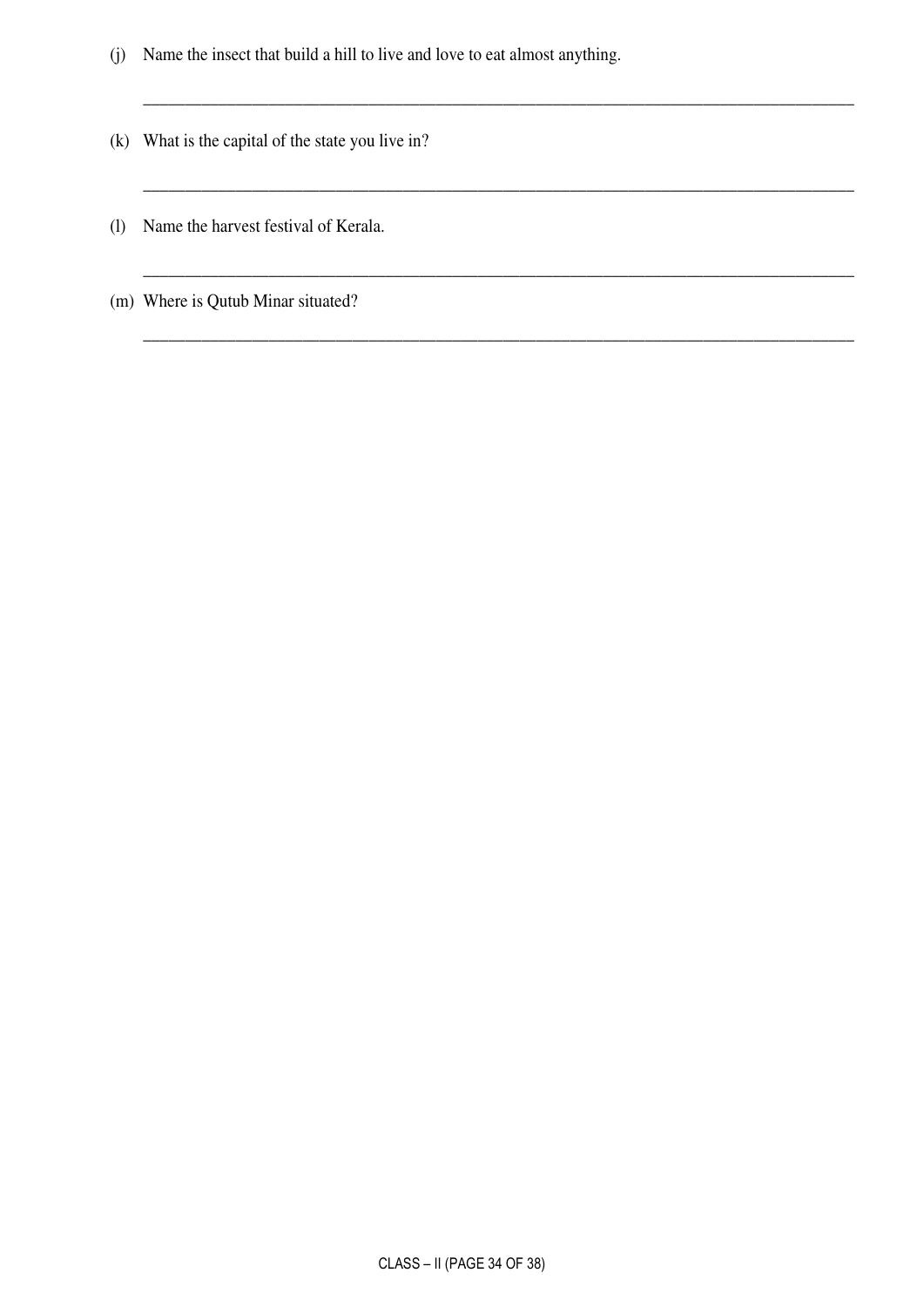## **ICT**

## **SYLLABUS FOR PERIODIC TEST-1:**

- CH-1 : COMPUTER AT VARIOUS PLACES
- CH-2 : COMPUTER DEVICES

## Q.1 Tick  $(\checkmark)$  the correct option:

 $Q.2$ 

|     | 1. |     | What do you use to draw images on the computer?   |                                                                 |                                                                                |                       |
|-----|----|-----|---------------------------------------------------|-----------------------------------------------------------------|--------------------------------------------------------------------------------|-----------------------|
|     |    |     | (a) Keyboard                                      | (b) Mouse                                                       | (c) Scanner                                                                    | (d) None of the above |
|     | 2. |     | Which part of a computer is used to record voice? |                                                                 |                                                                                |                       |
|     |    | (a) | Microphone                                        | (b) Printer                                                     | (c) Webcam                                                                     | (d) None of the above |
|     | 3. |     |                                                   | A paper printed by the printer is called a                      |                                                                                |                       |
|     |    | (a) | Printout                                          | (b) Print copy                                                  | (c) Softcopy                                                                   | (d) None of the above |
|     | 4. |     |                                                   |                                                                 | A __________ is used to keep the computer ON for sometime when power goes OFF. |                       |
|     |    | (a) | <b>Speakers</b>                                   | (b) UPS                                                         | $(c)$ CPU                                                                      | (d) None of the above |
|     | 5. |     | Full form of CPU:                                 |                                                                 |                                                                                |                       |
|     |    | (a) | Control Process Unit                              |                                                                 | (c) Central Processing Unit                                                    |                       |
|     |    | (b) | Both a and b are correct                          |                                                                 | (d) None of the above                                                          |                       |
|     | 6. |     | Keyboard is an example of __________ device.      |                                                                 |                                                                                |                       |
|     |    |     | (a) Storage                                       | $(b)$ Input                                                     | $(c)$ Output                                                                   | (d) None of the above |
|     | 7. |     |                                                   | In _________, computers are used for preparing exam results.    |                                                                                |                       |
|     |    | (a) | school                                            | (b) office                                                      | $(c)$ bank                                                                     | (d) None of the above |
|     | 8. |     |                                                   | is the main storage device of a computer.                       |                                                                                |                       |
|     |    | (a) | Hard disk                                         | (b) DVD                                                         | (c) Pen drive                                                                  | (d) Speakers          |
|     | 9. |     | It is a small, lightweight and portable:          |                                                                 |                                                                                |                       |
|     |    |     | (a) Desktop (b) Laptop                            |                                                                 | (c) Tablet                                                                     | (d) All of the above  |
|     |    |     | 10. These computer are very big and powerful.     |                                                                 |                                                                                |                       |
|     |    | (a) | Supercomputer                                     | (b) Desktop                                                     | $(c)$ Laptop                                                                   | (d) Smartphone        |
| Q.2 |    |     | <b>State True or False:</b>                       |                                                                 |                                                                                |                       |
|     |    | (a) | A mouse is also known a s pointing device.        |                                                                 |                                                                                |                       |
|     |    | (b) |                                                   | Storage allows us to save our work for future use.              |                                                                                |                       |
|     |    | (c) | Computers can be used to make drawings.           |                                                                 |                                                                                |                       |
|     |    | (d) |                                                   | Supercomputers can easily be carried from one place to another. |                                                                                |                       |
|     |    | (e) | Laptops are very big in size.                     | CLASS - II (PAGE 35 OF 38)                                      |                                                                                |                       |
|     |    |     |                                                   |                                                                 |                                                                                |                       |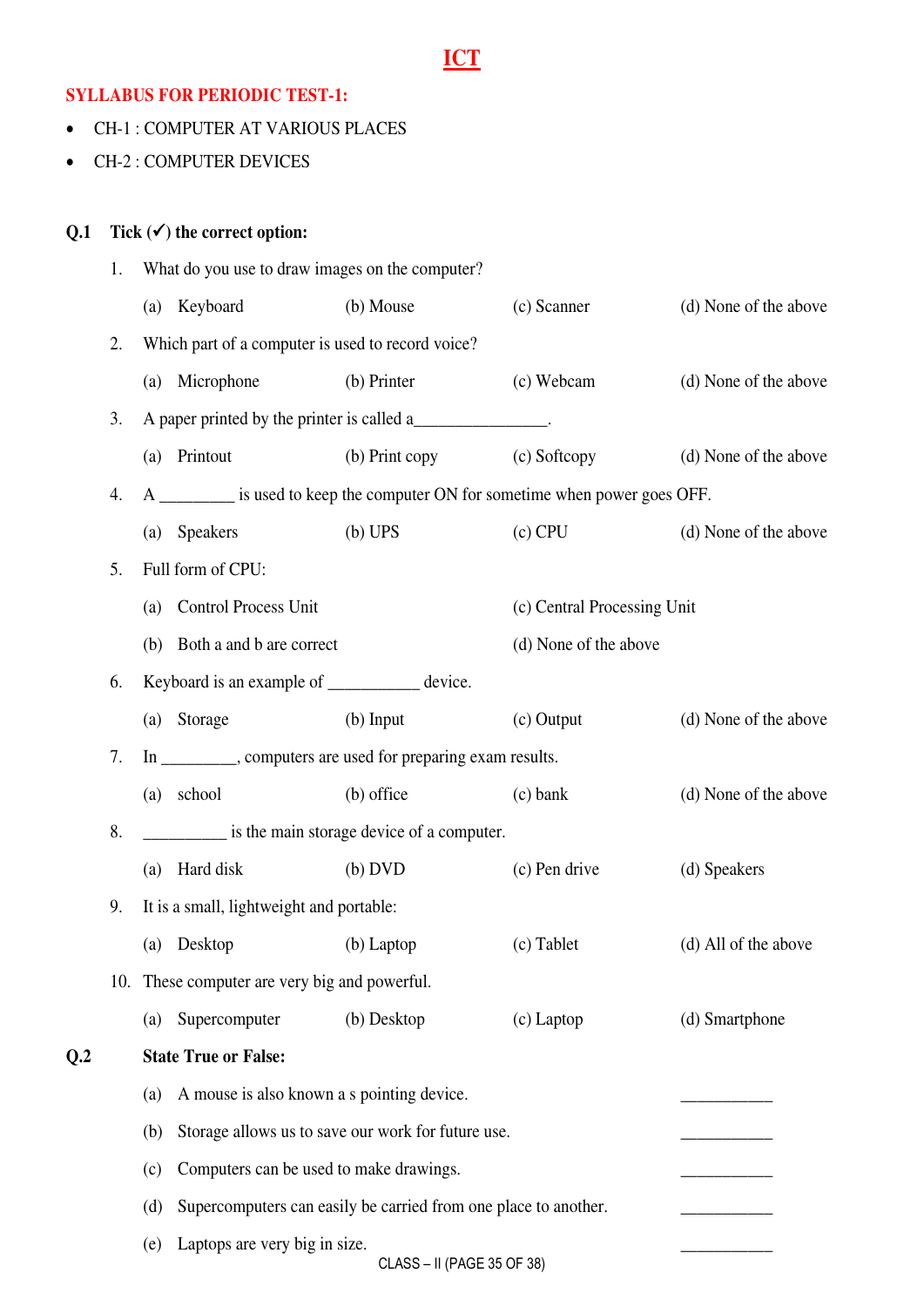**Q.3 Identify the pictures and mention whether it is an Input device, Output devices or Storage device:** 



- (a)  $K = Y = 0 A$
- (b)  $M \_ U \_ E$
- (c)  $H$ <sub>----</sub>  $D$ <sub>---</sub>  $S K$
- (d)  $P_{---} I_{---} T E_{---}$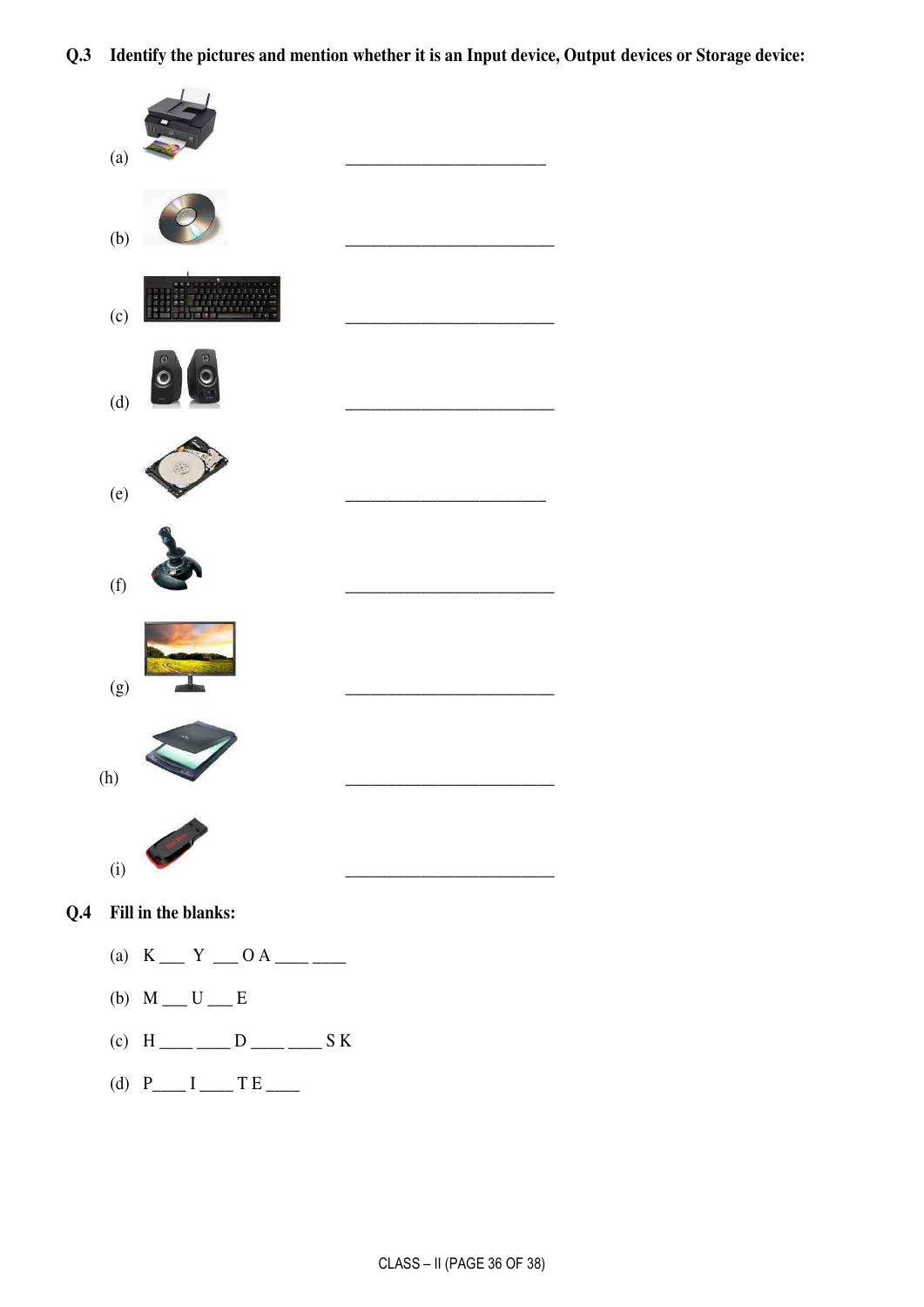## Q.5 Answer the following:

| (a) | What is the use of Storage Devices?                                                          |
|-----|----------------------------------------------------------------------------------------------|
|     |                                                                                              |
|     | (b) Name the different types of Computers.                                                   |
|     |                                                                                              |
|     |                                                                                              |
| (c) | <b>Explain Computer Devices.</b>                                                             |
|     |                                                                                              |
|     |                                                                                              |
| (d) | At home, you saw your sister playing a Computer Game with a Joystick. Tell her, what kind of |
|     | Computer Device it is.                                                                       |